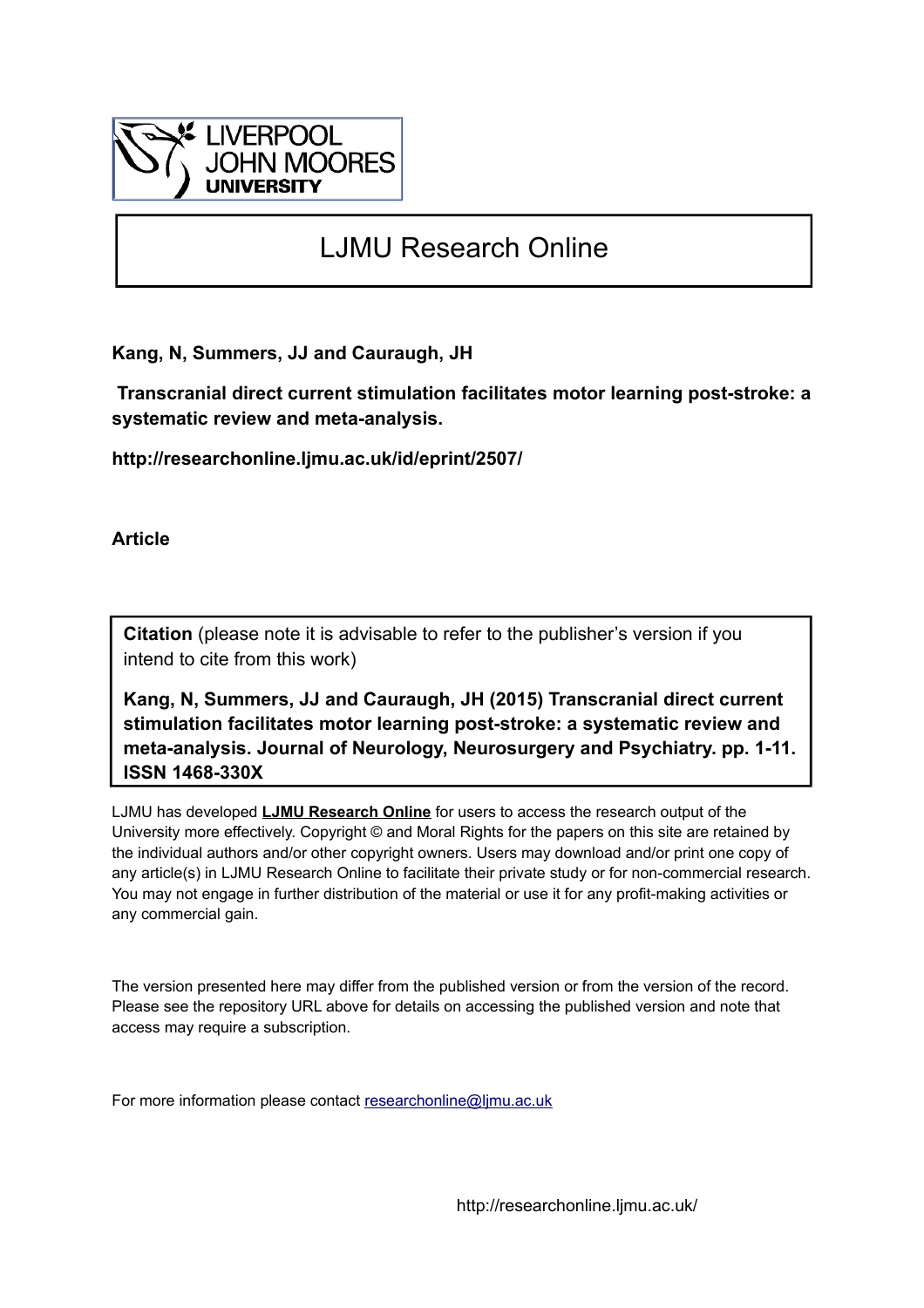# lournal of **Neurology, Neurosurgery**

## **Learning Post Stroke: A Systematic Review and Meta-Analysis**

|                               | & Psychiatry                                                                                                                                                                                      |
|-------------------------------|---------------------------------------------------------------------------------------------------------------------------------------------------------------------------------------------------|
|                               |                                                                                                                                                                                                   |
|                               | <b>Transcranial Direct Current Stimulation Facilitates Motor</b><br><b>Learning Post Stroke:</b>                                                                                                  |
|                               | <b>A Systematic Review and Meta-Analysis</b>                                                                                                                                                      |
| Journal:                      | Journal of Neurology, Neurosurgery, and Psychiatry                                                                                                                                                |
| Manuscript ID:                | Draft                                                                                                                                                                                             |
| Article Type:                 | Review                                                                                                                                                                                            |
| Date Submitted by the Author: | n/a                                                                                                                                                                                               |
| Complete List of Authors:     | Kang, Nyeonju; University of Florida, Applied Physiology and Kinesiology<br>Summers, Jeffery; University of Tasmania, School of Psychology<br>Cauraugh, James; University of Florida, Kinesiology |
| Keywords:                     | STROKE, CEREBROVASCULAR DISEASE, META-ANALYSIS, SYSTEMATIC<br>REVIEWS, MOTOR CONTROL                                                                                                              |
| <b>Specialty</b> :            | Stroke                                                                                                                                                                                            |
|                               |                                                                                                                                                                                                   |
|                               | <b>SCHOLARONE</b><br>Manuscripts                                                                                                                                                                  |
|                               |                                                                                                                                                                                                   |
|                               | ONL                                                                                                                                                                                               |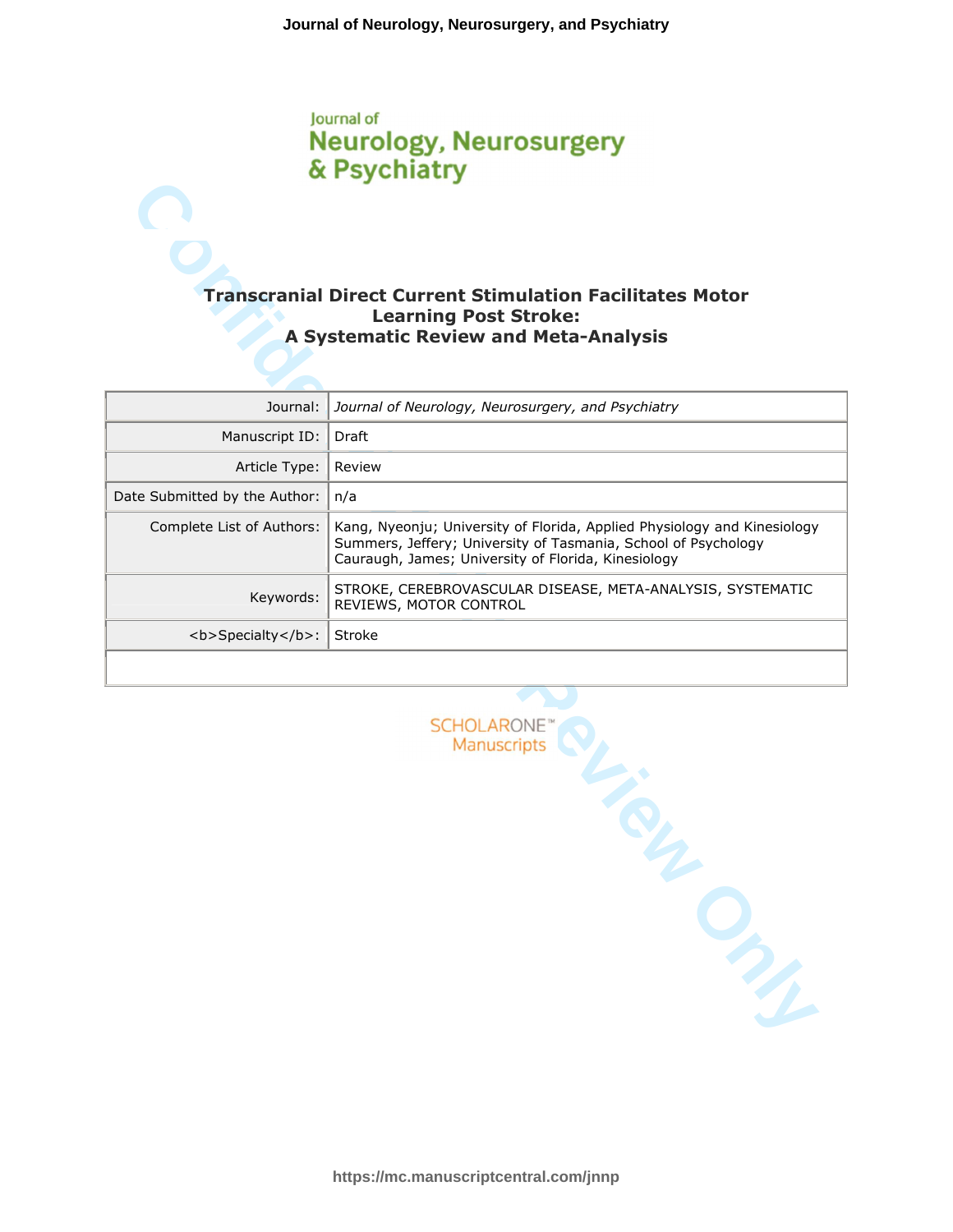|                        | A Systematic Review and Meta-Analysis                                                              |
|------------------------|----------------------------------------------------------------------------------------------------|
|                        | Nyeonju Kang <sup>1</sup> , Jeffery J. Summers <sup>2,3</sup> , and James H. Cauraugh <sup>1</sup> |
|                        |                                                                                                    |
|                        |                                                                                                    |
|                        | <sup>1</sup> Motor Behavior Laboratory                                                             |
|                        | University of Florida, Gainesville, Florida, USA                                                   |
|                        | <sup>2</sup> Human Motor Control Laboratory                                                        |
|                        | University of Tasmania, Hobart, Tasmania, Australia                                                |
|                        | <sup>3</sup> Research Institute for Sport and Exercise Sciences                                    |
|                        | Liverpool John Moores University, Liverpool, UK                                                    |
|                        | Corresponding Author: James H. Cauraugh, Ph.D.                                                     |
|                        | Motor Behavior Laboratory                                                                          |
|                        | Department of Applied Physiology and Kinesiology                                                   |
|                        | University of Florida                                                                              |
|                        | Gainesville, FL, 32611-8206, USA                                                                   |
|                        | Phone: $+1$ 352 294 1623                                                                           |
|                        | Fax: +1 352 392 0316                                                                               |
|                        | E-mail: cauraugh@ufl.edu                                                                           |
|                        | Keywords: Meta-analysis; systematic review; transcranial direct current stimulation (tDCS);        |
| motor learning; stroke |                                                                                                    |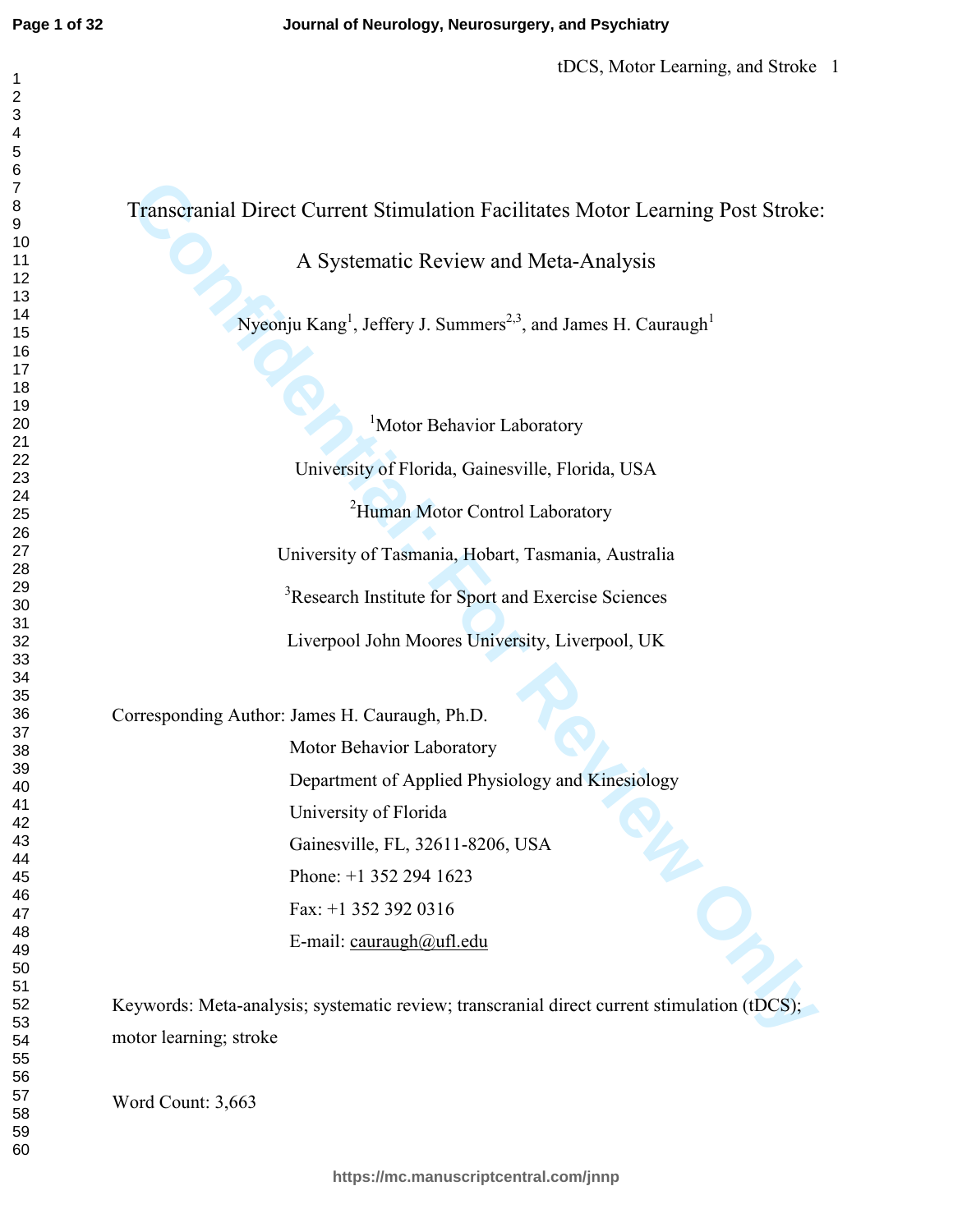#### **ABSTRACT**

**Confidential:** Transcriminal direct current stimulation (IDCS) is an attractive protocol for stroke foot recovery. The current systematic review and meta-analysis investigated the effects of CS on motor learning post stro **Background.** Transcranial direct current stimulation (tDCS) is an attractive protocol for stroke motor recovery. The current systematic review and meta-analysis investigated the effects of tDCS on motor learning post stroke; motor improvements from baseline to long-term retention. **Methods.** Seventeen studies reported long-term retention testing (retention interval: minimum 6 days – maximum 24 weeks) and qualified for our meta-analysis. Motor outcome measures included: (a) three motor function tests (i.e., Fugl-Meyer Assessment, National Institute of Health Stroke Scale, and Berg Balance Scale), (b) Purdue Pegboard Test, and (c) motor skill acquisition tests.

**Results.** A random effects model meta-analysis showed a significant overall effect size (standardized mean difference =  $0.61$ ;  $p < 0.0001$ ; low heterogeneity,  $I^2 = 13.15\%$ ; and high classic fail-safe  $N = 163$ ). Moderator variable analyses revealed beneficial effects of tDCS on motor learning: (a) stimulation protocols: anodal on ipsilesional hemisphere, cathodal on contralesional hemisphere, or bilateral; (b) recovery stage: chronic stroke; and (c) stimulation timing: tDCS before or during motor training.

**Conclusion.** Our meta-analysis revealed robust benefits of active tDCS on permanent motor learning effects post stroke.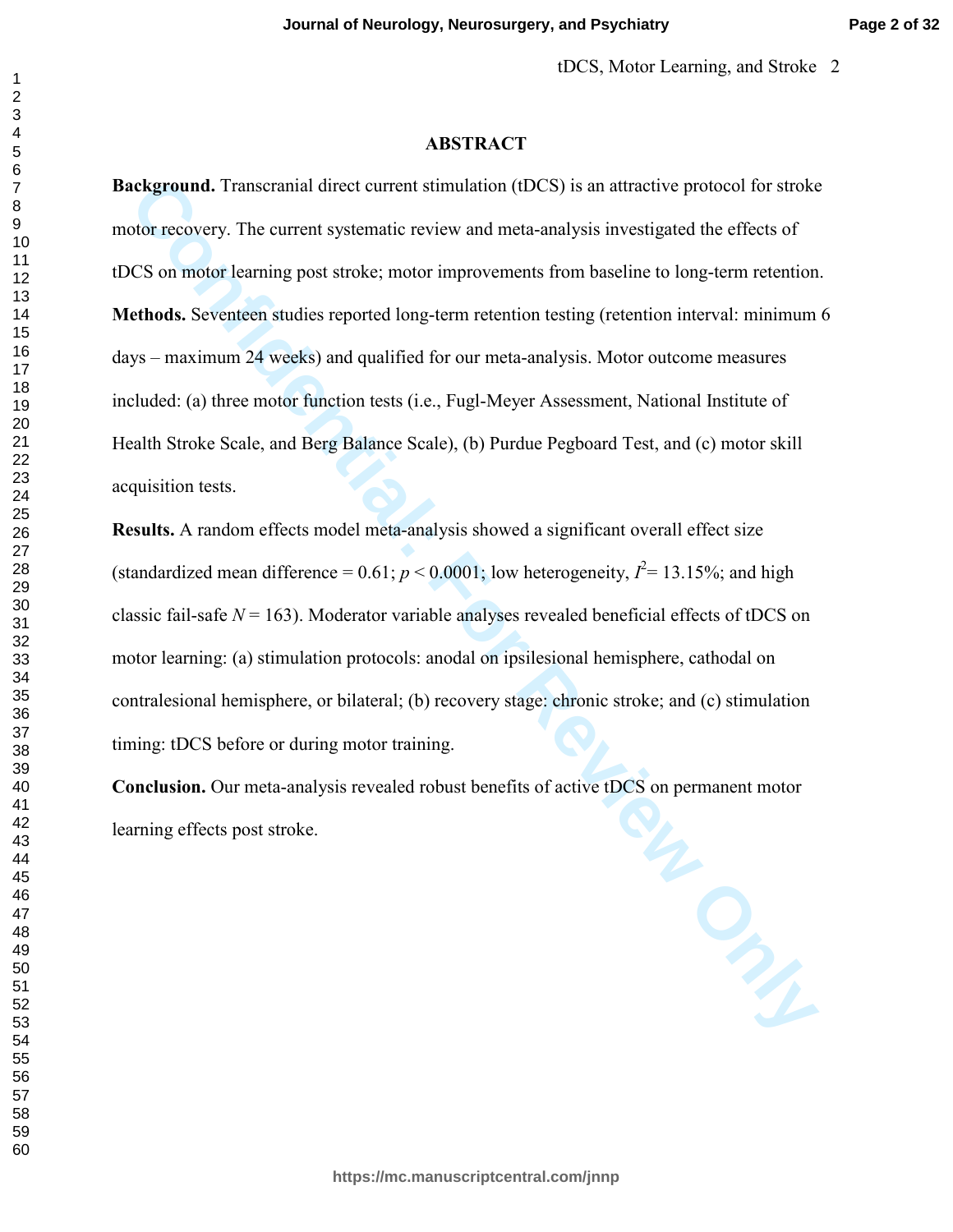#### 

 

#### **INTRODUCTION**

Stroke is a leading cause of chronic motor disabilities in the United States, and astoundingly the frequency of occurrence is nearly 800,000 per year.<sup>1</sup> Moreover, 80% of chronic stroke patients have motor deficits in both the ipsilesional and contralesional limbs. Unfortunately, rehabilitation programs have not solved the issues of motor impairments and long-term hemiparesis.<sup>12</sup> Thus, stroke researchers and rehabilitation specialists are continually searching for more effective treatment.

Stroke is a leading cause of chronic motor disabilities in the United States, and<br>countingly the frequency of occurrence is nearly 800,000 per year.<sup>1</sup> Moreover, 80% of chron<br>oke patients have motor deficits in both the i Recently, a popular stroke treatment protocol involves transcranial direct current stimulation (tDCS), a non-invasive brain stimulation (NIBS) technique. tDCS is an economical, portable, and easily accessible protocol for neurorehabilitation.<sup>3</sup> The tDCS technique provides two weak (e.g., 1−2 mA) electrical stimulations to the scalp by surface electrodes: (a) anodal stimulation and (b) cathodal stimulation. A long history of tDCS studies reported that anodal stimulation typically increases cortical excitability whereas cathodal stimulation decreases cortical excitability in an animal model<sup>45</sup> and in humans.<sup>67</sup> Liebetanz and colleagues posited that the polarity-specific modulation of human motor cortex excitability following tDCS is attributed to small alterations in resting membrane potentials. <sup>8</sup> A common mechanism underlying stroke motor recovery post tDCS involves the interhemispheric competition model.<sup>9 10</sup> Typically, the post stroke magnitude of interhemispheric inhibition from the contralesional hemisphere is greater than the ipsilesional hemisphere. Inhibition from the contralesional hemisphere interferes with the level of cortical excitability in the ipsilesional hemisphere, thus, resulting in a more impaired paretic limb. This theory assumes that balancing both excitatory and inhibitory activation between hemispheres after tDCS protocols (i.e., anodal stimulation on ipsilesional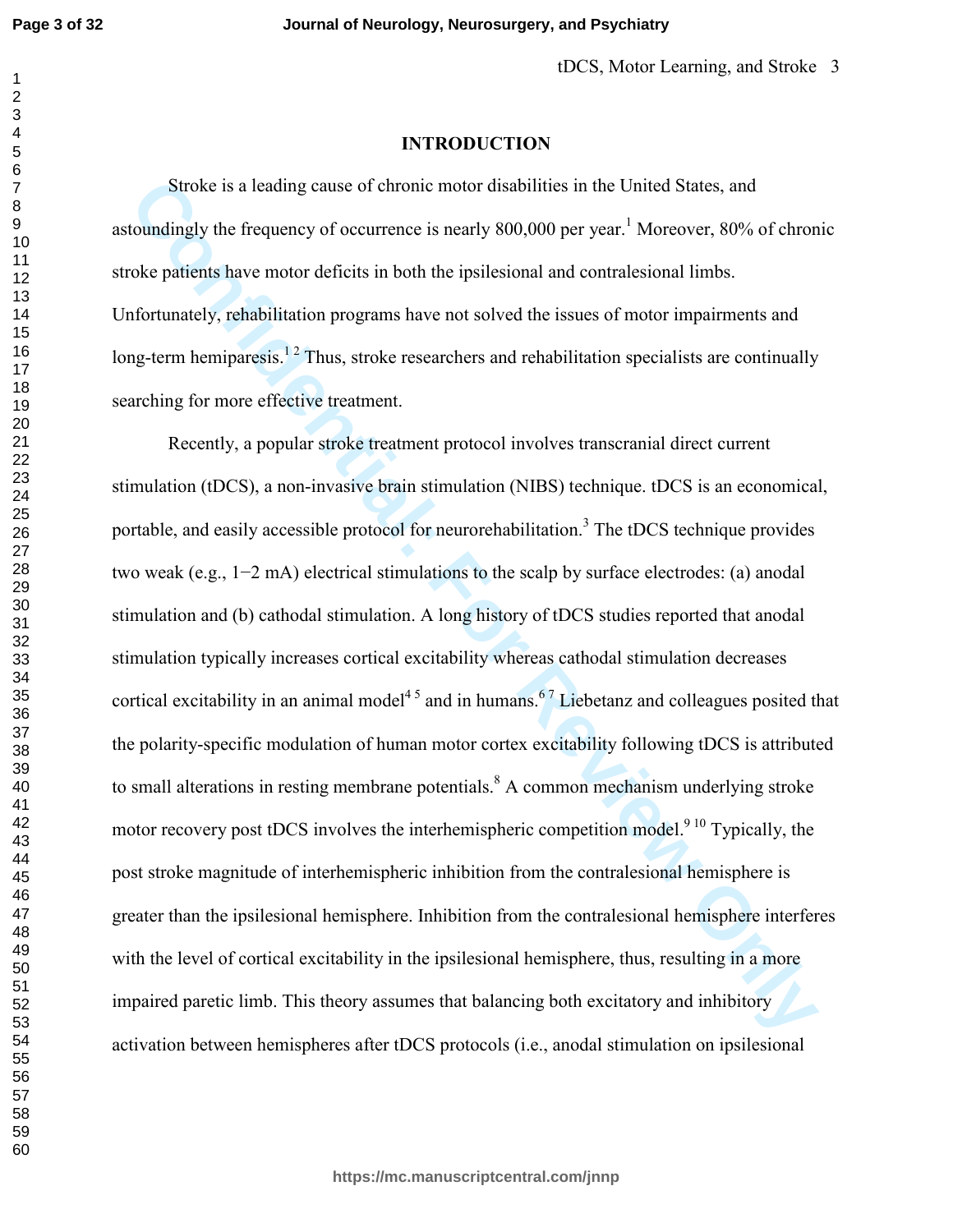tDCS, Motor Learning, and Stroke 4

hemisphere; cathodal stimulation on contralesional hemisphere; bilateral stimulation on both hemispheres) facilitates functional recovery in stroke survivors.

mispheres) facilitates functional recovery in stroke survivors.<br>
Earlier narrative reviews reported beneficial effects of tDCS on stroke motor functions<br>
g, greater Fugl-Meyer Assessment score or walking ability)<sup>311-11</sup> D Earlier narrative reviews reported beneficial effects of tDCS on stroke motor functions (e.g., greater Fugl-Meyer Assessment score or walking ability).<sup>3 11-14</sup> Despite the presumed evidence that tDCS transiently improves motor performance post stroke, $^{13}$  whether long-term improvements in motor functions are permanent is unclear. The classic definition of motor learning as a set of internal processes facilitated by experience or practice leading to relatively permanent changes in the capabilities to produce behavioral actions includes two distinct phases: (a) acquisition and (b) retention (or transfer).<sup>15-17</sup> The motor acquisition phase involves temporary changes in behavior after practice (i.e., motor performance) whereas retention or transfer represents relatively permanent changes in behavior. Relatively permanent behavioral changes are measured by comparing baseline motor performances with long-term retention testing or transfer tasks.<sup>16 18</sup> Frequently, rehabilitation programs only involve measuring transient movement changes activated during a short acquisition phase rather than permanent motor action changes. Therefore, our systematic review and meta-analysis compared studies that investigated the effects of tDCS on long-term motor learning post stroke.

 Several systematic reviews revealed motor learning evidence in stroke survivors after tDCS interventions.<sup>13 14 19 20</sup> Although two review studies found long-term motor improvements post tDCS protocols, these findings were not based on the meta-analytic technique.<sup>13 19</sup> Two other meta-analyses revealed long-term improvement in activities of daily living<sup>20</sup> as well as clinical assessments<sup>14</sup> after tDCS interventions. However, these meta-analytic findings were based on only two or three studies. Moreover, recent studies reported greater motor learning effects after tDCS protocols combined with a behavioral therapy than only tDCS protocols.<sup>21 22</sup>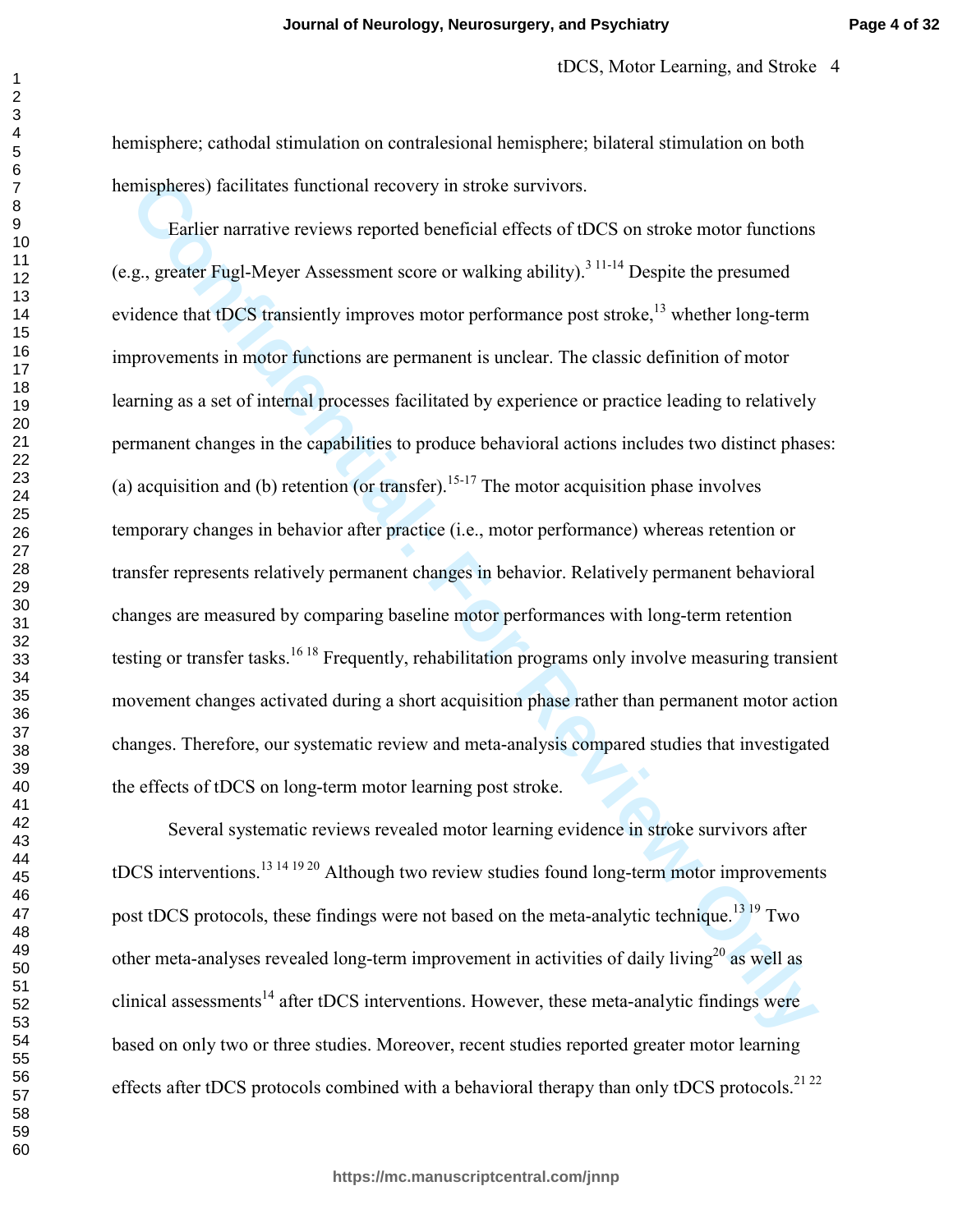bloods coupled with motor interventions will advance our understanding of long-term motor<br>
Transig effects post stroke. Thus, the current stroke meta-analysis is unique in two aspects: (a)<br>
datively permanent motor learnin Systematically reviewing and conducting a meta-analysis on studies that used tDCS protocols coupled with motor interventions will advance our understanding of long-term motor learning effects post stroke. Thus, the current stroke meta-analysis is unique in two aspects: (a) relatively permanent motor learning effects (long-term) of active tDCS combined with motor training in comparison to sham tDCS with motor training and (b) substantially more studies  $(N =$ 17) were identified and submitted to the meta-analysis than previous reviews. Further, we asked three leading questions: (a) Do tDCS protocols, anodal stimulation on ipsilesional hemisphere, cathodal stimulation on contralesional hemisphere, or bilateral stimulation improve motor learning post stroke? (b) Are relatively permanent behavioral effects of tDCS interventions found in each stage of stroke recovery (i.e., acute, sub-acute, and chronic)? and (c) Does timing of tDCS intervention (i.e., before versus during motor training) influence long-term motor learning in stroke survivors?

## **METHODS**

### **Literature search and study selection**

 Our literature search concentrated on tDCS studies (2005 − 2015) that investigated longterm effects on motor functions post stroke. An initial search included PubMed, ISI's Web of Knowledge, and Cochrane Database of Systematic Reviews. Seven keywords were: (a) stroke, (b) cerebrovascular accident, (c) brain infarct, (d) transcranial direct current stimulation (tDCS), (e) motor learning, (f) long-term retention test (delayed), and (g) transfer task. We initially identified 53 potential research studies.

 Inclusion criteria for our meta-analysis were: (a) quantitative evaluation of tDCS effects on motor learning post stroke, (b) a retention interval at least 5 days post intervention, (c) tDCS stimulation (e.g., anodal, cathodal, or bilateral stimulations) comparing pre and post treatment, (d)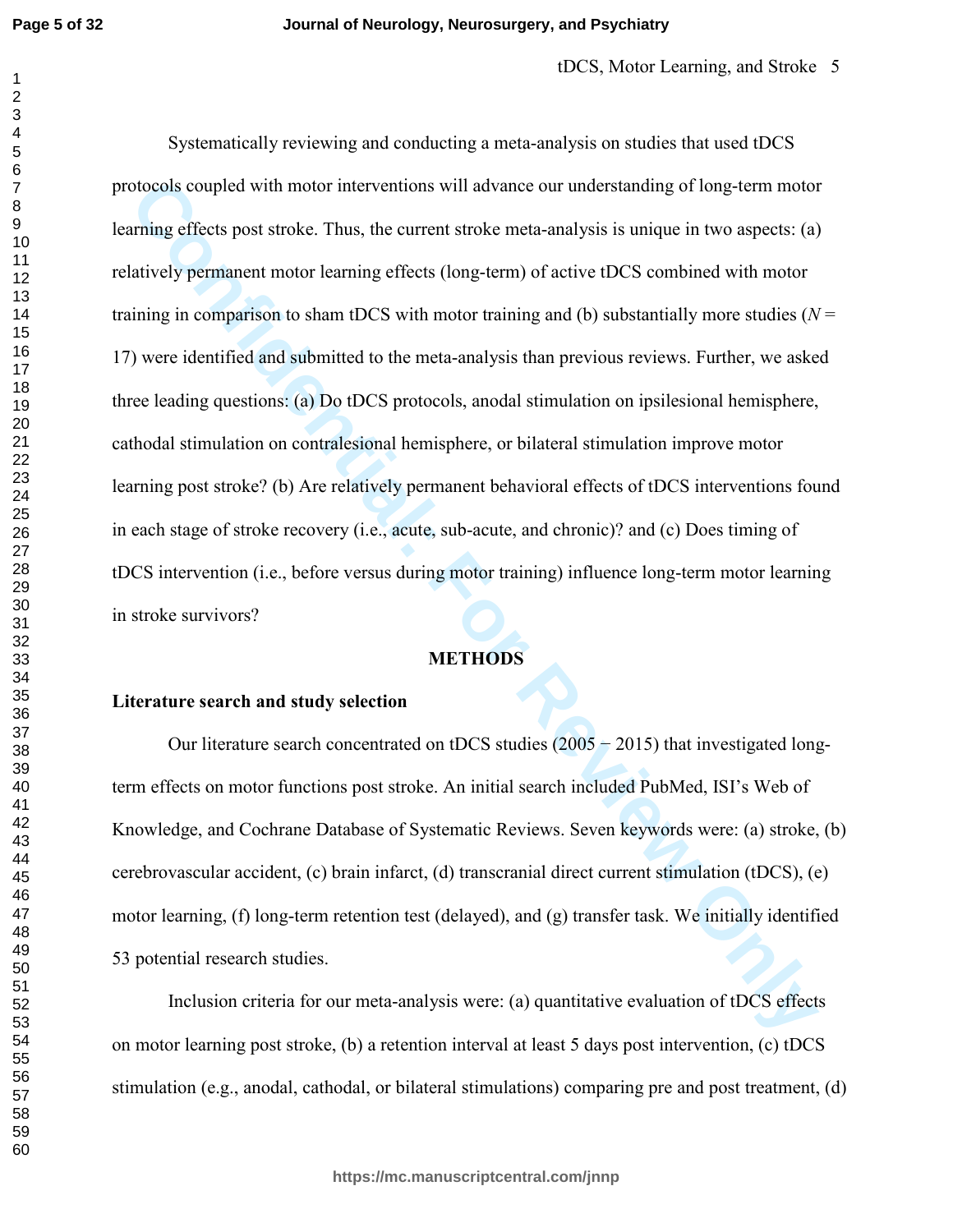active stimulation versus sham control comparison, and (e) tDCS combined with motor training (e.g., stimulation before motor training or stimulation during motor training). Following these criteria, 36 studies were excluded: (a) 12 review articles, (b) 15 studies with no retention testing, (c) one short retention interval, (d) four case studies: single participant or no statistical analyses, (e) three studies using tDCS protocols only, and (f) one study that did not include a tDCS sham control group. The remaining 17 studies qualified for inclusion in our meta-analysis.<sup>21-37</sup>

 Fifteen studies compared active stimulation with sham control groups and two studies used pre versus post intervention comparisons. Stimulation protocols were categorized with (a) anodal stimulation on M1 of ipsilesional hemisphere (seven studies), (b) cathodal stimulation on M1 of contralesional hemisphere (five studies), and (c) bilateral (anodal + cathodal) stimulation (five studies). Studies for the three recovery stages post stroke included: (a) acute (1 day  $-1$ month; two studies), (b) sub-acute (1 month  $-6$  months; four studies), and (c) chronic (greater than 6 months; 11 studies).<sup>38</sup> Two stimulation protocols varied by onset in relation to motor training: (a) stimulation before motor training (seven studies) and (b) stimulation during motor training (10 studies). Table 1 displays the characteristics of the 17 comparisons we included in this meta-analysis.

**Confidential: For Review Only**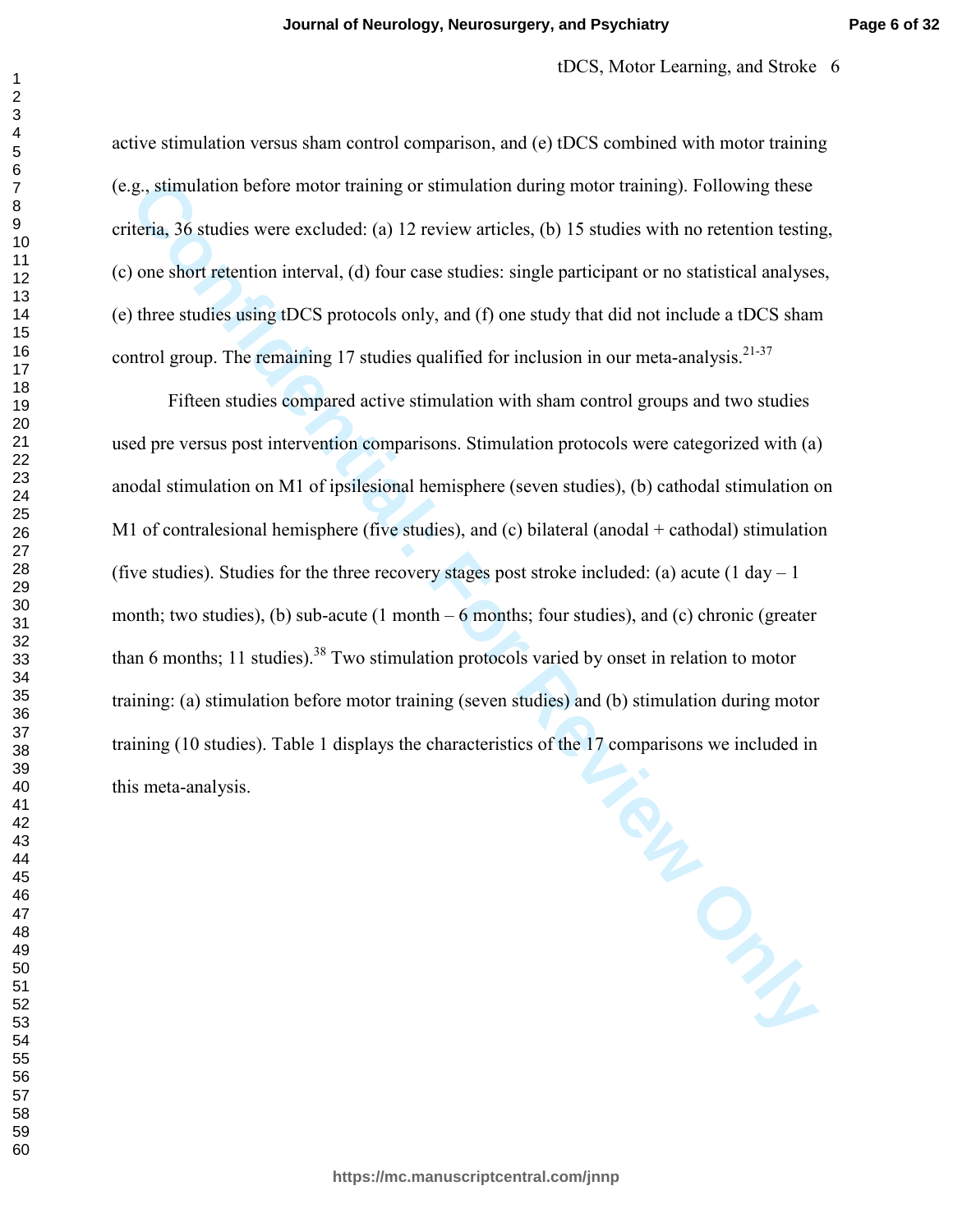| Study                                                                                                                   | Total N | Age<br>(yrs.) | Gender     | Rx Onset Post<br>Stroke (month) | <b>Stroke</b><br>Type | Affected<br>Hemisphere | Initial Impairment                                                                                                                            | Recovery<br>Stage |
|-------------------------------------------------------------------------------------------------------------------------|---------|---------------|------------|---------------------------------|-----------------------|------------------------|-----------------------------------------------------------------------------------------------------------------------------------------------|-------------------|
| Bolognini et $al^{21}$                                                                                                  | 14      | 46.7          | 9 F, 5 M   | 35.2                            | 12 I, 2 H             | 8 L, 6 R               | $26.0 / 66$ (FMA)                                                                                                                             | chronic           |
| Celnik et $al^{23}$                                                                                                     | 9       | 55.3          | 4 F, 5 M   | 55.7                            | 9 I                   | 5 L, 4 R               | 94.0 / 100 (%FMA)                                                                                                                             | chronic           |
| Danzl et $al^{24}$                                                                                                      | 8       | 67.8          | 4 F, 4 M   | 48.0                            | 6 I, 2 H              | 8 L                    | $32.4 / 56$ (BBS)                                                                                                                             | chronic           |
| Fusco <i>et al</i> <sup>25</sup>                                                                                        | 11      | 58.4          | 6 F, 5 M   | 1.0                             | 11I                   | 6 L, 5 R               | $24.7 / 66$ (FMA)                                                                                                                             | sub-acute         |
| Geroin et $al^{26}$                                                                                                     | 30      | 62.7          | 7 F, 23 M  | 26.4                            | 30 I                  | N/A                    | 79.9 / 100 (ESS)                                                                                                                              | chronic           |
| Hesse <i>et al</i> <sup>22</sup>                                                                                        | 96      | 65.0          | 37 F, 59 M | 1.0                             | 96 I                  | 51 L, 45 R             | $8.0 / 66$ (FMA)                                                                                                                              | sub-acute         |
| Khedr <i>et al</i> <sup>27</sup>                                                                                        | 40      | 58.3          | 14 F, 26 M | 1.0                             | 40 I                  | 18 L, 22 R             | 10.7 / 42 (NIHSS)                                                                                                                             | sub-acute         |
| Kim et $al^{28}$                                                                                                        | 18      | 57.8          | 5 F, 13 M  | 1.0                             | 18 I                  | 9L, 9R                 | $37.2 / 66$ (FMA)                                                                                                                             | sub-acute         |
| Lazzaro et $al^{29}$                                                                                                    | 20      | 64.8          | 7 F, 13 M  | 0.1                             | 20 I                  | 12 L, 8 R              | 5.9 / 42 (NIHSS)                                                                                                                              | acute             |
| Lefebvre et $al^{30}$                                                                                                   | 18      | 61.0          | 6 F, 12 M  | 31.2                            | 16 I, 2 H             | 8 L, 10 R              | $7.1 / 25$ (PPT)                                                                                                                              | chronic           |
| Lefebvre et $al^{31}$                                                                                                   | 19      | 65.0          | 3 F, 16 M  | 62.4                            | N/A                   | 14 L, 5 R              | 7.4 / 25 (PPT)                                                                                                                                | chronic           |
| Lindenberg et $al^{32}$                                                                                                 | 20      | 58.8          | 5 F, 15 M  | 35.4                            | 20 I                  | 13 L, 7 R              | $39.0 / 66$ (FMA)                                                                                                                             | chronic           |
| Nair et $al33$                                                                                                          | 14      | 55.8          | 5 F, 9 M   | 30.5                            | 14I                   | 8 L, 6 R               | $30.5 / 66$ (FMA)                                                                                                                             | chronic           |
| Sattler <i>et</i> $al^{37}$                                                                                             | 20      | 65.2          | 6 F, 14 M  | 0.2                             | 20I                   | N/A                    | $48.0 / 66$ (FMA)                                                                                                                             | acute             |
| Takeuchi et al <sup>34</sup>                                                                                            | 27      | 61.5          | 10 F, 17 M | 67.1                            | N/A                   | $14 L$ , $13 R$        | 78.6 / 100 (%FMA)                                                                                                                             | chronic           |
| Wu et $al^{35}$                                                                                                         | 90      | 47.6          | 21 F, 69 M | 6.0                             | 53 I, 37 H            | 43 L, 47 R             | $10.0 / 66$ (FMA)                                                                                                                             | chronic           |
| Zimerman et $al^{36}$                                                                                                   | 12      | 58.3          | 6 F, 6 M   | 30.0                            | 12 <sub>I</sub>       | 5L, 7R                 | $64.0 / 66$ (FMA)                                                                                                                             | chronic           |
| L: left; M: male; NIHSS: National Institutes of Health Stroke Scale; PPT: Purdue Pegboard Test; R: right, Rx: treatment |         |               |            |                                 |                       |                        | Abbreviation. BBS: Berg Balance Scale; ESS: European Stroke Scale; F: female; FMA: Fugl-Meyer Assessment; H: hemorrhagic; I: ischemic;<br>Ung |                   |

Table 1. Characteristics of each comparison included in the present meta-analysis (studies listed alphabetically)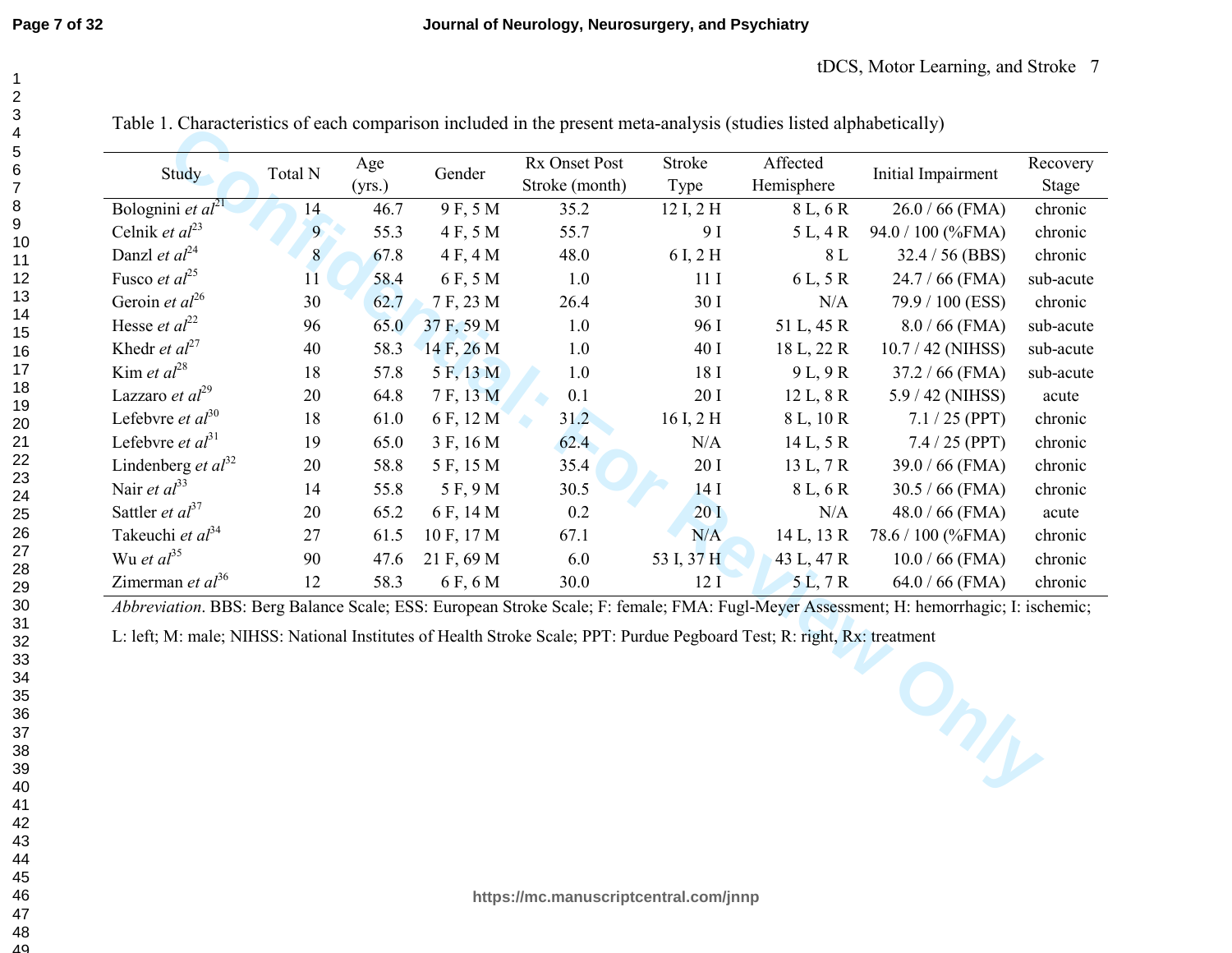#### **Motor outcome measures**

Quantifying the effects of tDCS on motor learning and long-term retention involved<br>confinancion tests, Purdue Pegboard Test, and motor skill acquisition tests. Eleven studies<br>conted motor function tests: (a) Fugl-Meyer As Quantifying the effects of tDCS on motor learning and long-term retention involved motor function tests, Purdue Pegboard Test, and motor skill acquisition tests. Eleven studies reported motor function tests: (a) Fugl-Meyer Assessment (upper limb motor function; higher score indicates motor improvement), (b) Berg Balance Scale (static balance function; higher score shows low fall risk), and (c) National Institute of Health Stroke Scale (overall stroke impairment; lower score reveals better recovery post stroke). Two studies used the Purdue Pegboard Test (manual dexterity; higher score means better dexterity) and four studies reported a broad set of action tests as motor skill acquisition: (a) sequencing task (sequential pressing of a 5-element sequence on a 4-button electronic keyboard with paretic hand), (b) key pressing task (number of correct key presses with  $2 - 5$ th digit of paretic fingers over 30 seconds), (c) 6 minute walking test (distance with maximum walking speed for 6 minutes), and (d) pinch force task (maximum pinch force with paretic thumb and index fingers). Each study contributed data from one primary motor outcome measure. This conventional procedure minimizes data biasing effects<sup>3940</sup>

#### **Data synthesis and analysis**

 Four tables display specific details for each of the 17 studies. Tables 1 and 2 summarize relevant characteristics and tDCS rehabilitation protocols. Table 3 provides tDCS parameters and Table 4 displays summary statistics, outcome measures, individual weighted effect sizes, calculated overall effect size, Q statistic,  $I^2$ ,  $T^2$ , and fail-safe *N*. According to Borenstein and colleagues,<sup>41</sup> a random effects model is appropriate when effect sizes between studies are posited as different. Thus, we used a random effect model for calculating the overall effect size and individual effect sizes for each subgroup.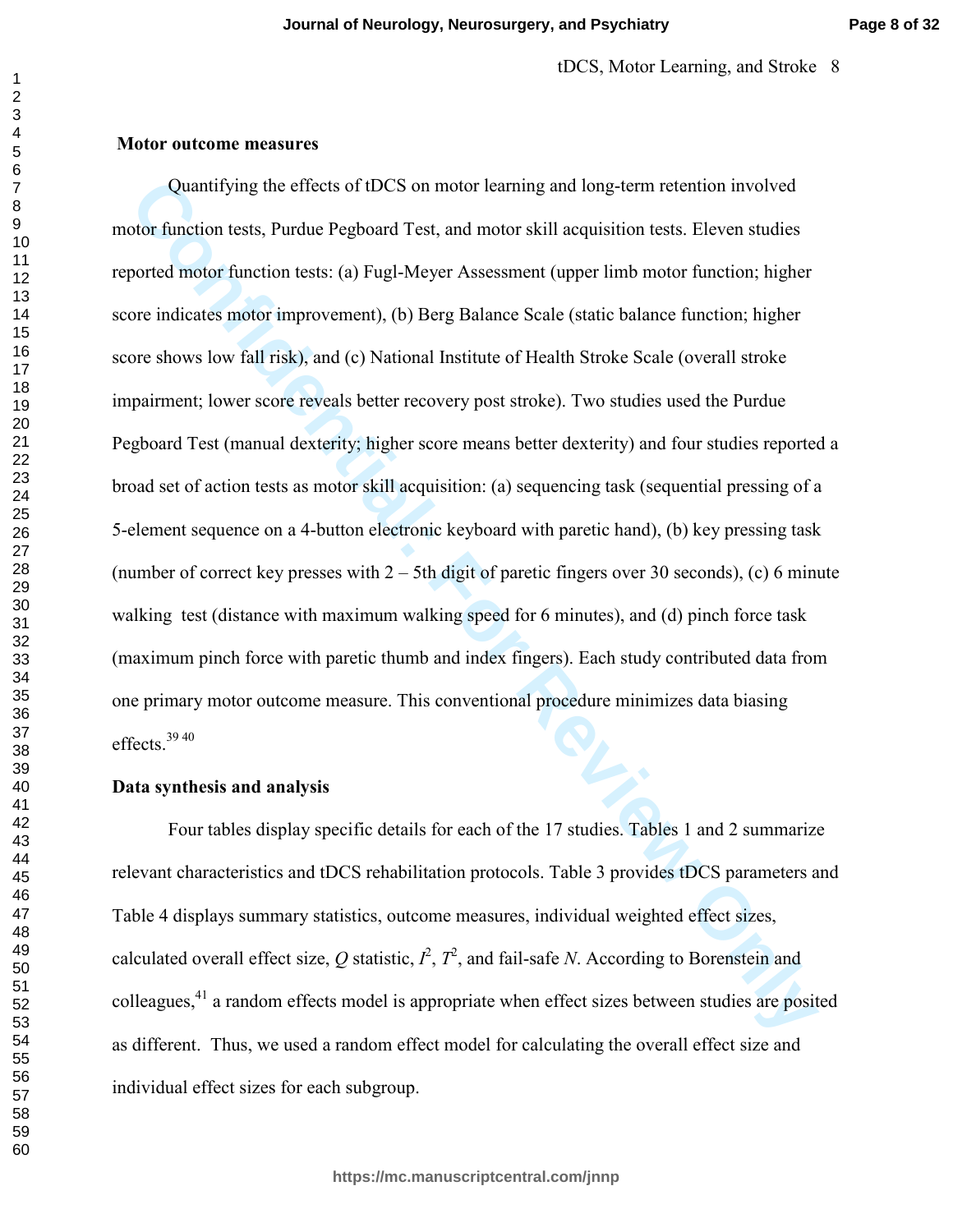## Table 2. tDCS rehabilitation protocols

| Study<br>Limb                    |       | Treatment                              | Session                        | Stimulation                              |
|----------------------------------|-------|----------------------------------------|--------------------------------|------------------------------------------|
| Bolognini et $al21$              | upper | tDCS during CIMT                       | 10 sessions                    | at DCS on $iH + ctDCS$ on<br>cH; sham    |
| Celnik et $al^{23}$              | upper | $PNS + tDCS$ before motor practice     | 1 session                      | $PNS + atDCS$ on iH; $PNS +$<br>sham     |
| Danzl et $al^{24}$               | lower | tDCS before RGO training               | 12 sessions (3 times per week) | atDCS on iH, sham                        |
| Fusco et $al^{25}$               | upper | tDCS before motor training             | 10 sessions (5 times per week) | ctDCS on cH, sham                        |
| Geroin et $al^{26}$              | lower | tDCS during robot-assist gait training | 10 sessions (5 times per week) | atDCS on iH, sham                        |
| Hesse <i>et al</i> <sup>22</sup> | upper | tDCS during arm robot training         | 30 sessions (5 times per week) | atDCS on iH, ctDCS on cH,<br>sham        |
| Khedr <i>et</i> $al^{27}$        | upper | tDCS before motor training             | 6 daily consecutive sessions   | atDCS on iH, ctDCS on cH,<br>sham        |
| Kim et $al^{28}$                 | upper | tDCS during OT                         | 10 sessions (5 times per week) | atDCS on iH, ctDCS on cH,<br>sham        |
| Lazzaro et $al^{29}$             | upper | tDCS during CIMT                       | 5 daily consecutive sessions   | at DCS on $iH + ctDCS$ on $cH$ ,<br>sham |
| Lefebvre et $al^{30}$            | upper | tDCS during motor skill learning task  | 1 session                      | at DCS on $iH + ctDCS$ on $cH$ ,<br>sham |
| Lefebvre et $al^{31}$            | upper | tDCS during motor skill learning task  | 1 session                      | at DCS on $iH + ctDCS$ on $cH$ ,<br>sham |
| Lindenberg et $al^{32}$          | upper | tDCS during $PT + OT$                  | 5 daily consecutive sessions   | at DCS on $iH + ctDCS$ on $cH$ ,<br>sham |
| Nair et $al^{33}$                | upper | tDCS during OT                         | 5 daily consecutive sessions   | ctDCS on cH, sham                        |
| Sattler et $al^{37}$             | upper | repetitive PNS + tDCS before OT        | 5 daily consecutive sessions   | atDCS on iH, sham                        |
| Takeuchi et $al^{34}$            | upper | $tDCS + rTMS$ before motor training    | 1 session                      | atDCS on iH, sham                        |
| Wu et $al^{35}$                  | upper | tDCS before PT                         | 20 sessions (5 times per week) | ctDCS on cH, sham                        |
| Zimerman et $al^{36}$            |       | tDCS during motor sequence task        | 1 session                      | ctDCS on cH, sham                        |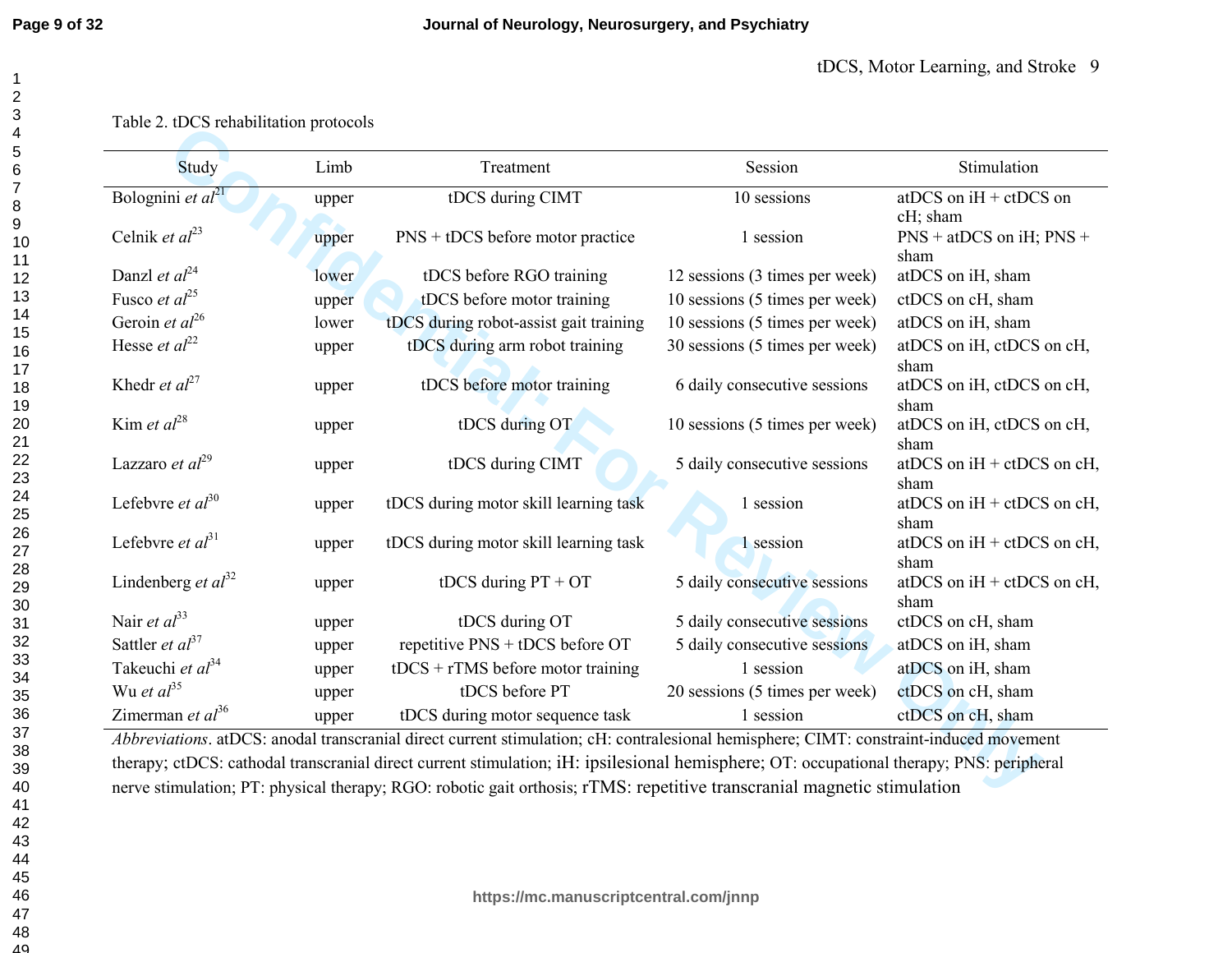Table 3. tDCS parameters

| Study                            | Stimulation | Reference electrode                                                                                                                          | Site          | Intensity (mA) | Size                | Duration (min) |
|----------------------------------|-------------|----------------------------------------------------------------------------------------------------------------------------------------------|---------------|----------------|---------------------|----------------|
| Bolognini et $al^{21}$           | Bi          | N/A                                                                                                                                          | M1            | $\overline{2}$ | $35 \text{ cm}^2$   | 40             |
| Celnik et $al^{23}$              | Uni-A       | contralateral supraorbital region                                                                                                            | M1            |                | $7.6 \times 7.6$ cm | 20             |
| Danzl et $al24$                  | Uni-A       | contralateral supraorbital region                                                                                                            | M1 (Leg area) | $\overline{2}$ | $25 \text{ cm}^2$   | 20             |
| Fusco et $al^{25}$               | Uni-C       | contralateral shoulder                                                                                                                       | M1            | 1.5            | $35 \text{ cm}^2$   | 10             |
| Geroin et $al^{26}$              | Uni-A       | contralateral supraorbital region                                                                                                            | M1 (Leg area) | 1.5            | $35 \text{ cm}^2$   | 7              |
| Hesse <i>et al</i> <sup>22</sup> | Uni-A       | contralateral supraorbital region                                                                                                            | M1            | $\overline{2}$ | $35 \text{ cm}^2$   | 20             |
| Khedr <i>et al</i> <sup>27</sup> | Uni-A       | contralateral supraorbital region                                                                                                            | M1            | $\overline{2}$ | $5 \times 7$ cm     | 25             |
| Kim et $al^{28}$                 | Uni-C       | contralateral supraorbital region                                                                                                            | M1            | $\overline{2}$ | $25 \text{ cm}^2$   | 20             |
| Lazzaro et $al^{29}$             | Bi          | N/A                                                                                                                                          | M1            | $\overline{2}$ | $35 \text{ cm}^2$   | 40             |
| Lefebvre et $al^{30}$            | Bi          | N/A                                                                                                                                          | M1            |                | $35 \text{ cm}^2$   | 30             |
| Lefebvre et $al31$               | <b>Bi</b>   | N/A                                                                                                                                          | M1            |                | $35 \text{ cm}^2$   | 30             |
| Lindenberg et $al^{32}$          | Bi          | N/A                                                                                                                                          | M1            | 1.5            | 16.3 $cm2$          | 30             |
| Nair et $al33$                   | Uni-C       | contralateral supraorbital region                                                                                                            | M1            | 1              | N/A                 | 30             |
| Sattler <i>et</i> $al^{37}$      | Uni-A       | N/A                                                                                                                                          | M1            | 1.2            | $35 \text{ cm}^2$   | 13             |
| Takeuchi et $al^{34}$            | Uni-A       | contralateral supraorbital region                                                                                                            | $M1$ (FDI)    | $\mathbf{1}$   | $25 \text{ cm}^2$   | 20             |
| Wu et $al^{35}$                  | Uni-C       | contralateral shoulder                                                                                                                       | M1            | 1.2            | $4.5 \times 5.5$ cm | 20             |
| Zimerman et $al^{36}$            | Uni-C       | contralateral supraorbital region                                                                                                            | M1            | $\mathbf{I}$   | $25 \text{ cm}^2$   | 20             |
|                                  |             | Abbreviations. Bi: bilateral; FDI: first dorsal interosseous; M1: primary motor cortex; Uni-A: unilateral-anodal; Uni-C: unilateral-cathodal |               |                | Only                |                |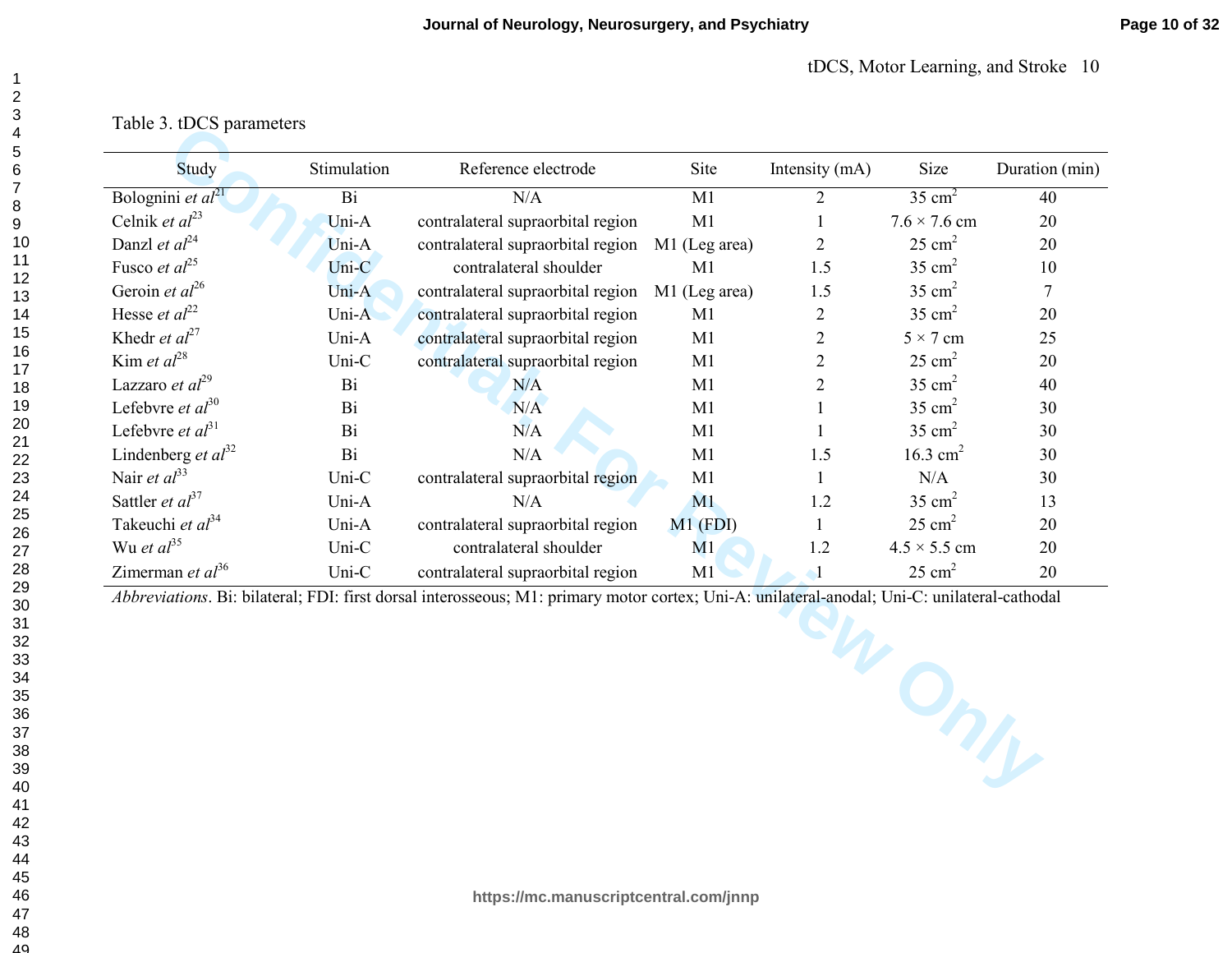| Study                            | <b>Retention Period</b> | Outcome Measure                                                                                                                                                            | Rx / Control<br>(N) | <b>SMD</b> | 95% CI  |      | Relative<br>Weight |
|----------------------------------|-------------------------|----------------------------------------------------------------------------------------------------------------------------------------------------------------------------|---------------------|------------|---------|------|--------------------|
| Bolognini et $al^{21}$           | 4 weeks                 | FMA (Bi tDCS during CIMT at<br>retention: Rx vs. baseline: Control)                                                                                                        | $\overline{7}$      | 1.40       | 0.36    | 2.44 | 3.0                |
| Celnik et $al^{23}$              | 6 days                  | Mean number of correct key press (PNS<br>+ at DCS on iH before motor practice at<br>retention: $Rx$ vs. $PNS + sham$ before<br>motor practice at retention: Control)       | 9/9                 | 0.62       | $-0.09$ | 1.33 | 6.3                |
| Danzl et $al^{24}$               | 4 weeks                 | BBS change (atDCS on iH before RGO<br>training at retention: Rx vs. sham before<br>RGO training at retention: Control)                                                     | 4/4                 | 0.07       | $-1.31$ | 1.46 | 1.7                |
| Fusco et $al^{25}$               | 4 weeks                 | FMA (ctDCS on cH before motor<br>training at retention: Rx vs. sham before<br>motor training at retention: Control)                                                        | 5/6                 | 0.29       | $-0.90$ | 1.48 | 2.3                |
| Geroin et $al^{26}$              | 2 weeks                 | Six minute walking test $(m)$ (at DCS on<br>iH during robot-assist gait training at<br>retention: Rx vs. sham during robot-<br>assist gait training at retention: Control) | 10/10               | 0.38       | $-0.50$ | 1.27 | 4.1                |
| Hesse et $al^{22}$               | 12 weeks                | FMA (atDCS on iH during arm robot<br>training at retention: Rx vs. sham during<br>arm robot training at retention: Control)                                                | 28/28               | 0.04       | $-0.48$ | 0.56 | 11.8               |
| Khedr <i>et al</i> <sup>27</sup> | 12 weeks                | NIHSS (atDCS on iH before motor<br>training at retention: Rx vs. sham before<br>motor training at retention: Control)                                                      | 14/13               | 1.59       | 0.73    | 2.46 | 4.3                |
| Kim et $al^{28}$                 | 24 weeks                | FMA (ctDCS on cH during OT at<br>retention: Rx vs. sham during OT at<br>retention: Control)                                                                                | 5/7                 | 1.30       | 0.04    | 2.57 | 2.0                |

Table 4. Summary statistics for the 17 comparisons in this meta-analysis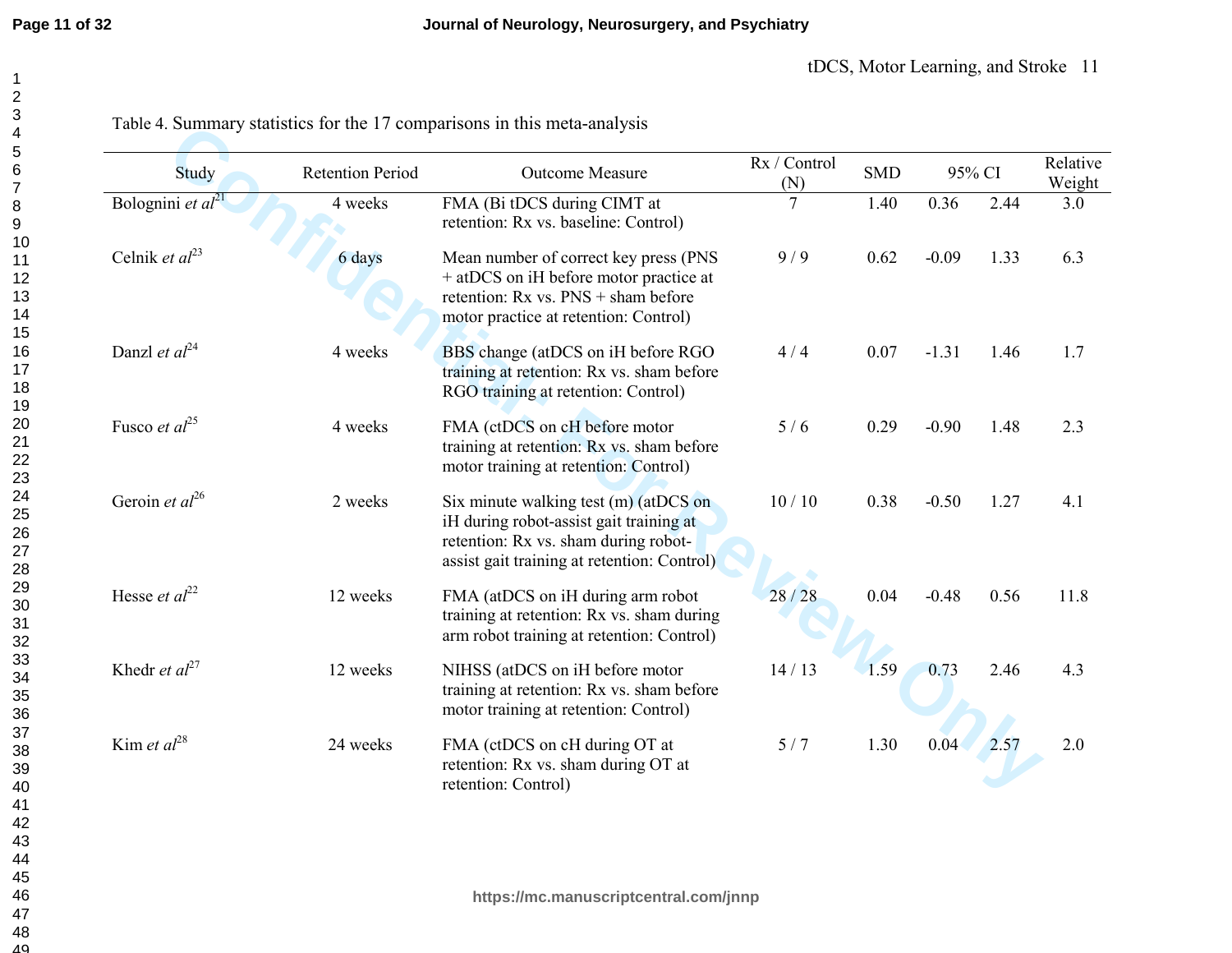| Lazzaro et $al^{29}$    | 12 weeks | NIHSS (at DCS on $iH + ctDCS$ on $cH$<br>during CIMT at retention: Rx vs. sham<br>during CIMT at retention: Control)                                                                                                          | 10/10 | 0.36 | $-0.52$ | 1.24 | 4.1  |
|-------------------------|----------|-------------------------------------------------------------------------------------------------------------------------------------------------------------------------------------------------------------------------------|-------|------|---------|------|------|
| Lefebvre et $al^{30}$   | 1 week   | PPT (at DCS on $iH + ctDCS$ on $cH$<br>during motor skill learning task at<br>retention: Rx vs. baseline: Control)                                                                                                            | 18    | 0.60 | 0.10    | 1.10 | 12.8 |
| Lefebvre et $al31$      | 1 week   | PPT (atDCS on iH + ctDCS on cH<br>during motor skill learning task at<br>retention: Rx vs. sham during motor skill<br>learning task at retention: Control)                                                                    | 19/19 | 0.87 | 0.35    | 1.40 | 11.6 |
| Lindenberg et $al^{32}$ | 1 week   | FMA (at DCS on $iH + ctDCS$ on $cH$<br>during $PT + OT$ at retention: Rx vs.<br>sham during $PT + OT$ at retention:<br>Control)                                                                                               | 10/10 | 0.29 | $-0.59$ | 1.17 | 4.2  |
| Nair et $al^{33}$       | 1 week   | FMA (ctDCS on cH during OT at<br>retention: Rx vs. sham during OT at<br>retention: Control)                                                                                                                                   | 7/7   | 1.16 | 0.03    | 2.30 | 2.5  |
| Sattler et $al^{37}$    | 4 weeks  | FMA (repetitive $PNS + atDCS$ on iH<br>before OT at retention: Rx vs. repetitive<br>$PNS +$ sham before OT at retention:<br>Control)                                                                                          | 10/10 | 0.07 | $-0.81$ | 0.95 | 4.2  |
| Takeuchi et $al^{34}$   | 1 week   | Pinch force of paretic hand (% of Pre-<br>stimulation) (at DCS on $iH + 1$ Hz rTMS<br>on cH before motor training at retention:<br>Rx vs. sham on $iH + 1$ Hz rTMS on $cH$<br>before motor training at retention:<br>Control) | 9/9   | 0.51 | $-0.42$ | 1.45 | 3.7  |
| Wu et $al^{35}$         | 4 weeks  | FMA (ctDCS on cH before PT at<br>retention: Rx vs. sham before PT at<br>retention: Control)                                                                                                                                   | 45/45 | 0.72 | 0.29    | 1.14 | 17.8 |
|                         |          | https://mc.manuscriptcentral.com/jnnp                                                                                                                                                                                         |       |      |         |      |      |
|                         |          |                                                                                                                                                                                                                               |       |      |         |      |      |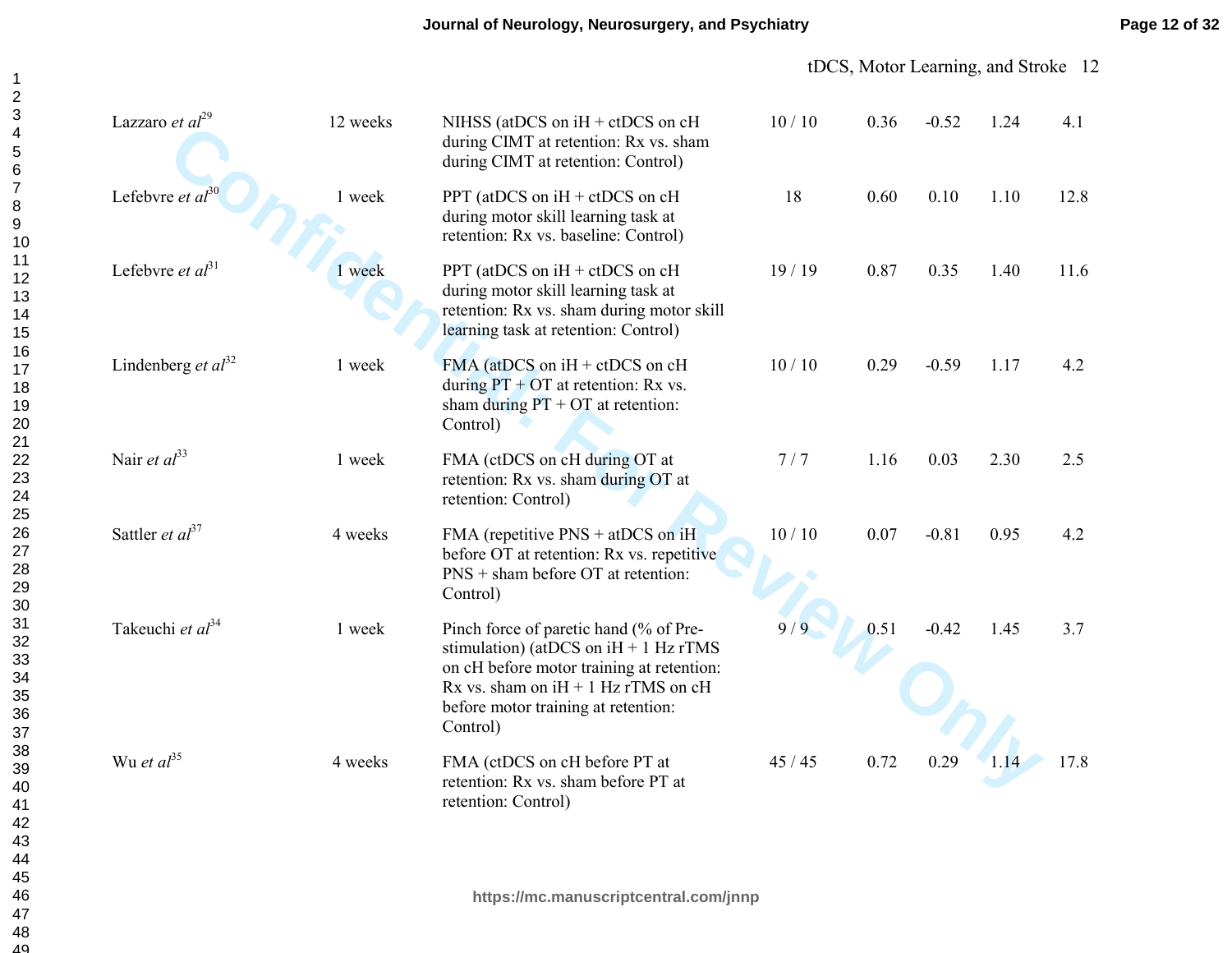| Zimerman <i>et al</i> <sup>36</sup> | 12 weeks                        |      | Number of correct sequence (ctDCS on<br>cH during motor sequence task at<br>retention: Rx vs. sham during motor<br>sequence task at retention: Control) | 5/5         | 0.53              | $-0.40$ | 3.7<br>1.47           |
|-------------------------------------|---------------------------------|------|---------------------------------------------------------------------------------------------------------------------------------------------------------|-------------|-------------------|---------|-----------------------|
| Model                               | Overall Weighted Effect Size SE |      | Confidence Level (95%)                                                                                                                                  | Q Statistic | $l^2$             | $T^2$   | Classic Fail-Safe $N$ |
| Random                              | 0.61                            | 0.10 | $0.41 - 0.81$                                                                                                                                           | 18.42       | $1315 \quad 0.02$ |         | 163                   |

*Abbreviations*. atDCS: anodal transcranial current stimulation; BBS: Berg Balance Scale; cH: contralesional hemisphere; CI: confidence interval; CIMT: constraint-induced movement therapy; ctDCS: cathodal transcranial direct current stimulation; FMA: Fugl-Myer assessment; iH: ipsilesional hemisphere; NIHSS: National Institutes of Health Stroke Scale; OT: occupational therapy; PNS: peripheral nerve stimulation; PPT: Purdue Pegboard Test; PT: physical therapy; RGO: robotic gait orthosis; rTMS: repetitive transcranial magnetic stimulation; Rx: treatment group; SE: standard error; SMD: standardized mean differences

ater are through the vectors expended to the confidence (to use of the during motors sequence task at the continue of the system during motors (SPM) (Statistic F T<sup>2</sup> Classis Fail experiment the system during motors and se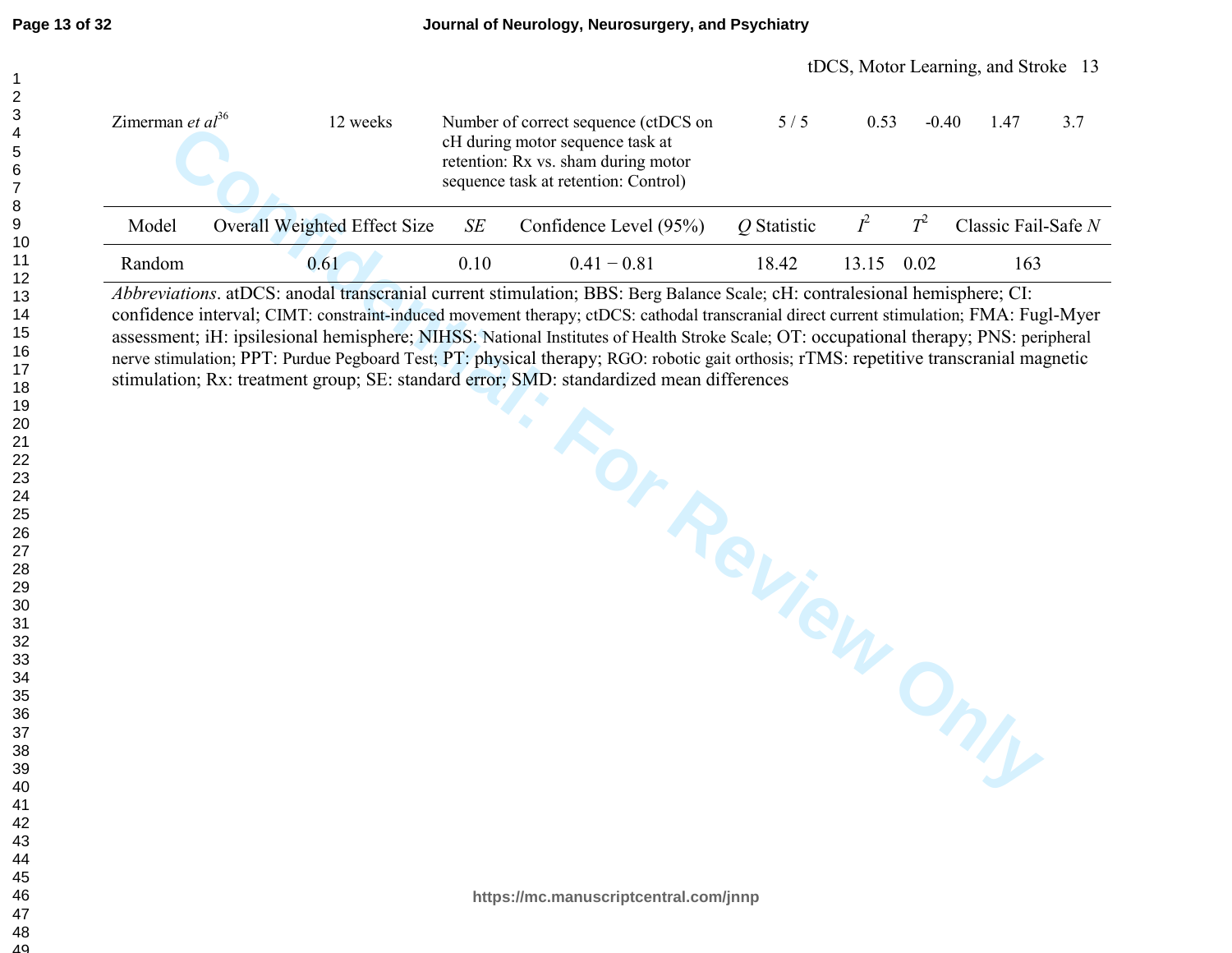## **Measuring heterogeneity and publication bias**

**Cochran's Q.** Higgins and Green's  $\vec{F}$ , and  $\vec{T}^2$  (estimate of tau-squared) estimated<br>terogeneity hetween the studies. Determining heterogeneity is vital for the meta-analytic<br>terogeneity hetween the studies. Deter Cochran's Q, Higgins and Green's  $I^2$ , and  $T^2$  (estimate of tau-squared) estimated heterogeneity between the studies. Determining heterogeneity is vital for the meta-analytic technique.<sup>42 43</sup>  $I^2$  represents heterogeneity as percentage values to assess evidence as different than a statistical chance occurrence.<sup>44</sup> Higgins and Green reported that greater than 50% of  $I^2$ indicates substantial heterogeneity (inconsistency).<sup>43</sup>  $T^2$  is an estimate of variance of the true effects sizes in a random effects model.<sup>41</sup> A  $T^2$  greater than 1.0 denotes substantial heterogeneity between studies.

 We examined publication bias with three statistical procedures that were consistent with traditional meta-analysis:  $45\frac{46}{9}$  (a) funnel plot showing the symmetry of the studies (standardized mean differences versus standard error for each study),  $43 \times 47$  (b) trim and fill technique for generating a subsequent funnel plot with imputed values to estimate an unbiased distribution,<sup>48</sup> and (c) classic fail-safe *N* analysis to determine the number of studies necessary to decrease the overall effect size to an insignificant level.<sup>49</sup>

## **RESULTS**

## **Standardized mean difference effect**

A random effects model meta-analysis on the 17 comparison studies showed a significant overall standardized mean difference effect equal to  $0.61$  (*SE* = 0.10; *p* < 0.0001; Z = 5.99; 95%  $CI = 0.41 - 0.81$ ). This is a positive medium effect size.<sup>42</sup> Table 4 displays each effect size (*ES*): minimum  $= 0.04$  and maximum  $= 1.59$ . No individual weighted effect exceeded two standard deviations of the standardized mean effect size. Further, all studies revealed positive effect sizes as shown in the forest plot (Figure 1). These robust findings indicate that tDCS improved motor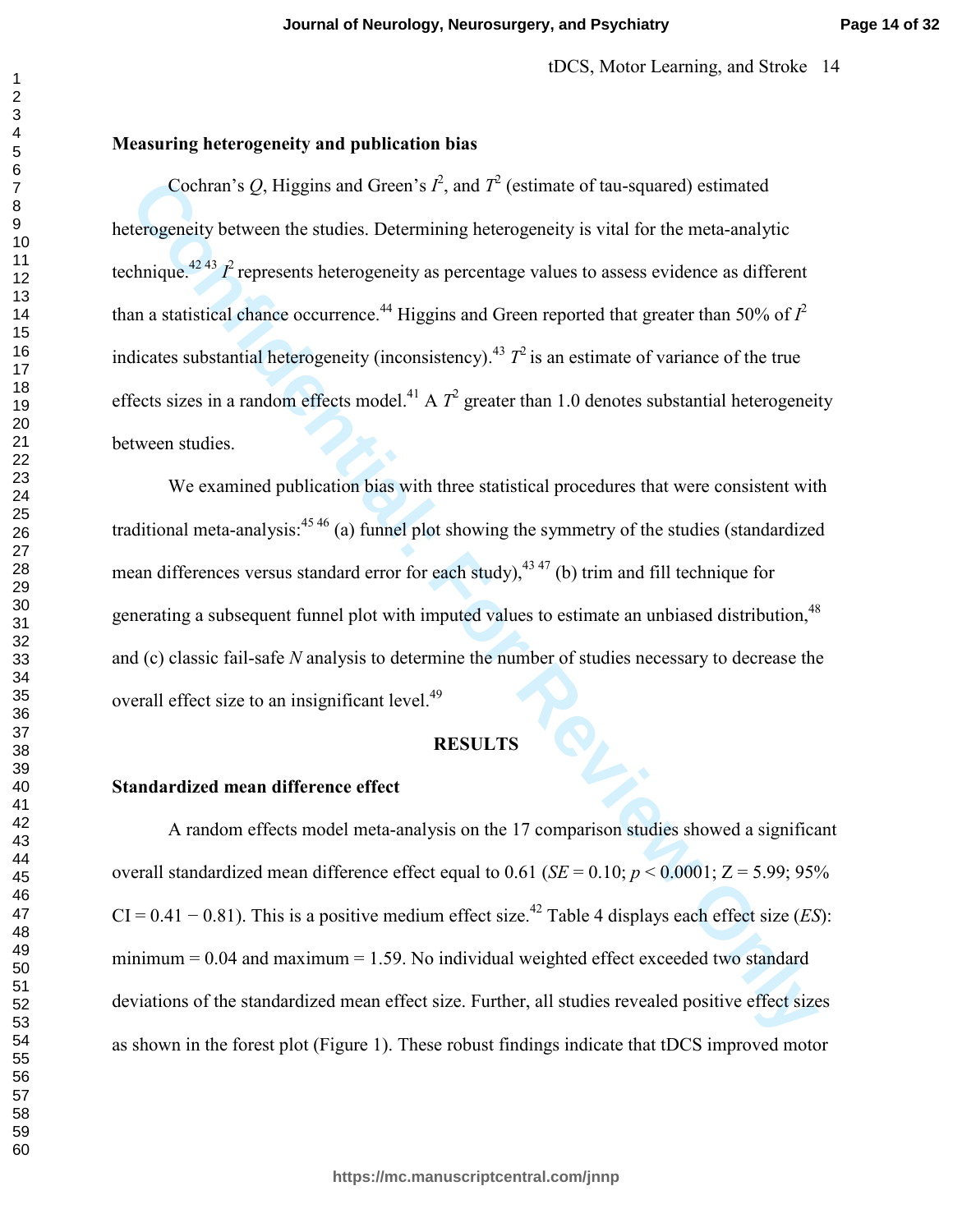#### **Journal of Neurology, Neurosurgery, and Psychiatry**

learning post stroke across stimulation protocols and stages of recovery. Moderator variable analyses provide further insights.

Insert Figure 1 about here

### **Heterogeneity and publication bias**

alyses provide further insights.<br> **Confidential:** Insert Figure 1 about here<br>
tecrogeneity and publication bias<br>
Variability measures on our 17 studies revealed low heterogeneity: Q = 18.42 and  $p = 80$ ;  $\vec{F} = 13.15\%$ ; Variability measures on our 17 studies revealed low heterogeneity:  $Q = 18.42$  and  $p =$ 0.30;  $I^2 = 13.15\%$ ;  $T^2 = 0.02$ ; Table 4. Visual inspection of the funnel plot shows a relatively symmetrical distribution of each effect size over the 17 studies (minor publication bias; Figure 2). Applying the trim and fill method<sup>48</sup> produced an identical overall effect size (see Figure 2: black diamond; no trimmed studies) in comparison to the original (see Figure 2: white diamond). Moreover, a classic fail-safe *N* analysis indicated that 163 null effect findings are required for decreasing our significant overall effect size  $(0.61; p \le 0.0001)$  to an insignificant level  $(p \ge 0.0001)$ 0.05). Consequently, these combined findings support a minor publication bias conclusion.

Insert Figure 2 about here

## **Moderator variable analyses**

A. Stimulation protocols

The first moderator variable analysis investigated the effectiveness of three stimulation protocols on motor learning post stroke: (a) anodal stimulation on M1 of ipsilesional hemisphere, (b) cathodal stimulation on M1 of contralesional hemisphere, and (c) bilateral stimulation. Seven anodal stimulation studies revealed an overall  $ES = 0.47$  ( $SE = 0.21$ ;  $p = 0.03$ ;  $Z = 2.22$ ; 95% CI  $= 0.06 - 0.88$ ;  $I^2 = 41.52$ %;  $T^2 = 0.12$ ) whereas five cathodal stimulation studies showed an overall *ES* = 0.74 (*SE* = 0.17; *p* < 0.0001; Z = 4.30; 95% CI = 0.40 – 1.08;  $I^2 = 0.00\%$ ;  $T^2 = 0.00$ ).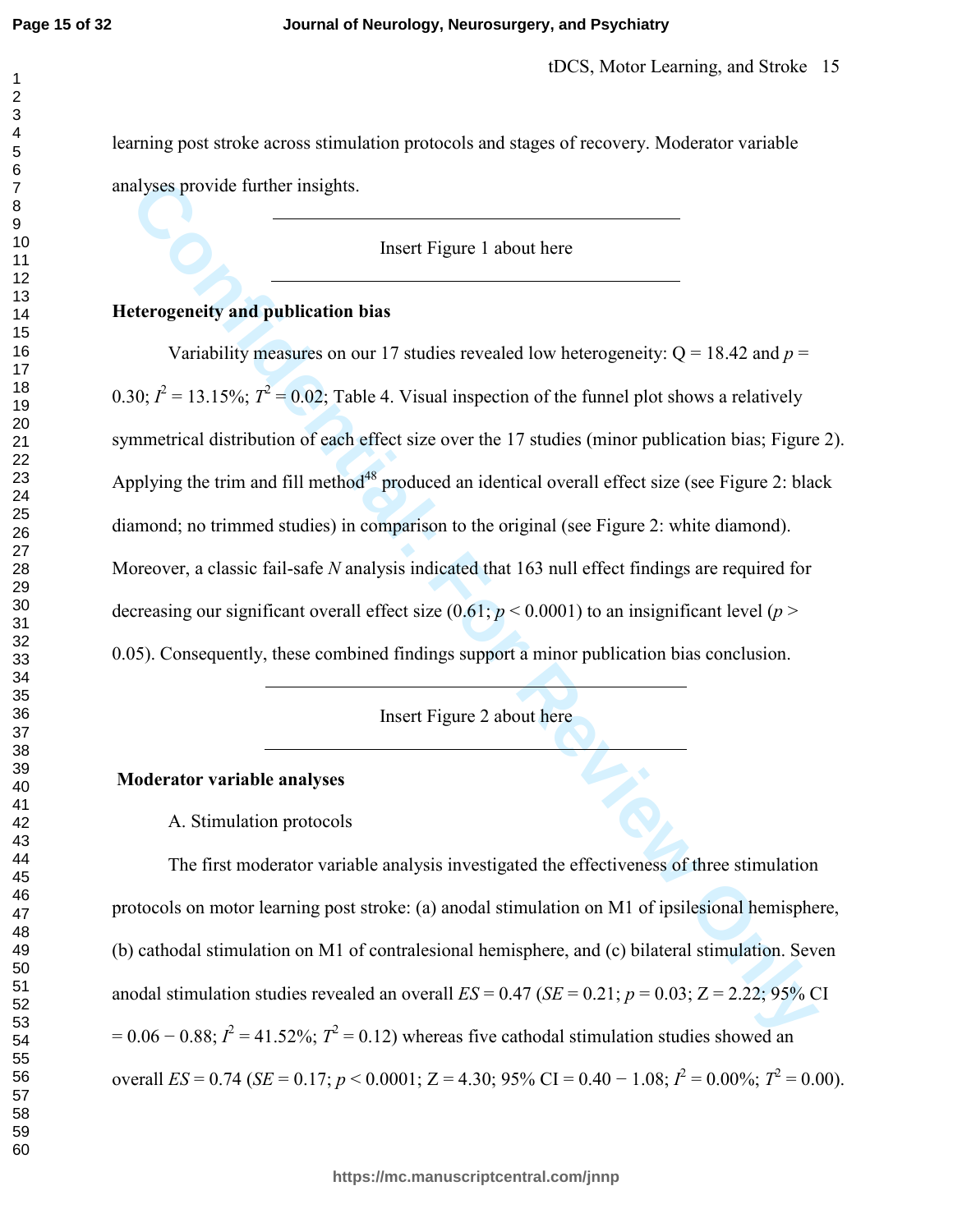Analysis of the five bilateral stimulation studies indicated an overall  $ES = 0.69$  ( $SE = 0.15$ ;  $p \le$ 0.0001; Z = 4.50; 95% CI = 0.39 – 0.99;  $I^2 = 0.00\%$ ;  $T^2 = 0.00$ ). Taken together, these findings indicate beneficial effects of tDCS on motor learning post stroke for each of the three stimulation protocols.

#### B. Stage of recovery post stroke

**Confidential:** For Confidential: For Confidential: For Confidential Extending Size and Solution and the stimulation of the stimulation of the stimulation of the stimulation of the stimulation of the stimulation of the st In a second moderator analysis, we compared the long-term motor learning effects of tDCS based on three stages of post stroke recovery. However, only two acute studies were available in our meta-analysis. Rather than report a spurious finding for the acute phase, we did not analyze the earliest stage post stroke. Analysis on the two subsequent stages showed a significant overall effect size for the chronic stage (11 studies):  $ES = 0.68$  ( $SE = 0.11$ ;  $p < 0.0001$ ;  $Z = 6.24$ ; 95% CI = 0.47 – 0.89;  $I^2 = 0.00\%$ ;  $T^2 = 0.00$ ). Four sub-acute stage studies revealed an insignificant overall *ES* = 0.76 (*SE* = 0.44;  $p = 0.08$ ; Z = 1.73; 95% CI = -0.10 – 1.62;  $I^2$  = 72.10%;  $T^2 = 0.53$ ). The findings indicate that long-term motor learning effects of tDCS predominantly appeared in chronic stroke patients.

### C. Stimulation timing

 A third moderator analysis examined the effects of stimulation timing on motor learning. Direct comparison of stimulation before versus during motor training involved all 17 studies. Seven studies that provided stimulation before motor training indicated an overall *ES* = 0.64 (*SE*  $= 0.17$ ;  $p < 0.0001$ ;  $Z = 3.73$ ;  $95\%$  CI = 0.31 – 0.98;  $I^2 = 19.12\%$ ;  $T^2 = 0.04$ ). Ten studies used tDCS protocol during motor training revealed a significant overall  $ES = 0.59$  ( $SE = 0.14$ ;  $p \le$ 0.0001; Z = 4.36; 95% CI = 0.32 – 0.85;  $I^2 = 16.62\%$ ;  $T^2 = 0.03$ ). The results clearly indicate long-term motor improvements when tDCS is provided either before or during motor training.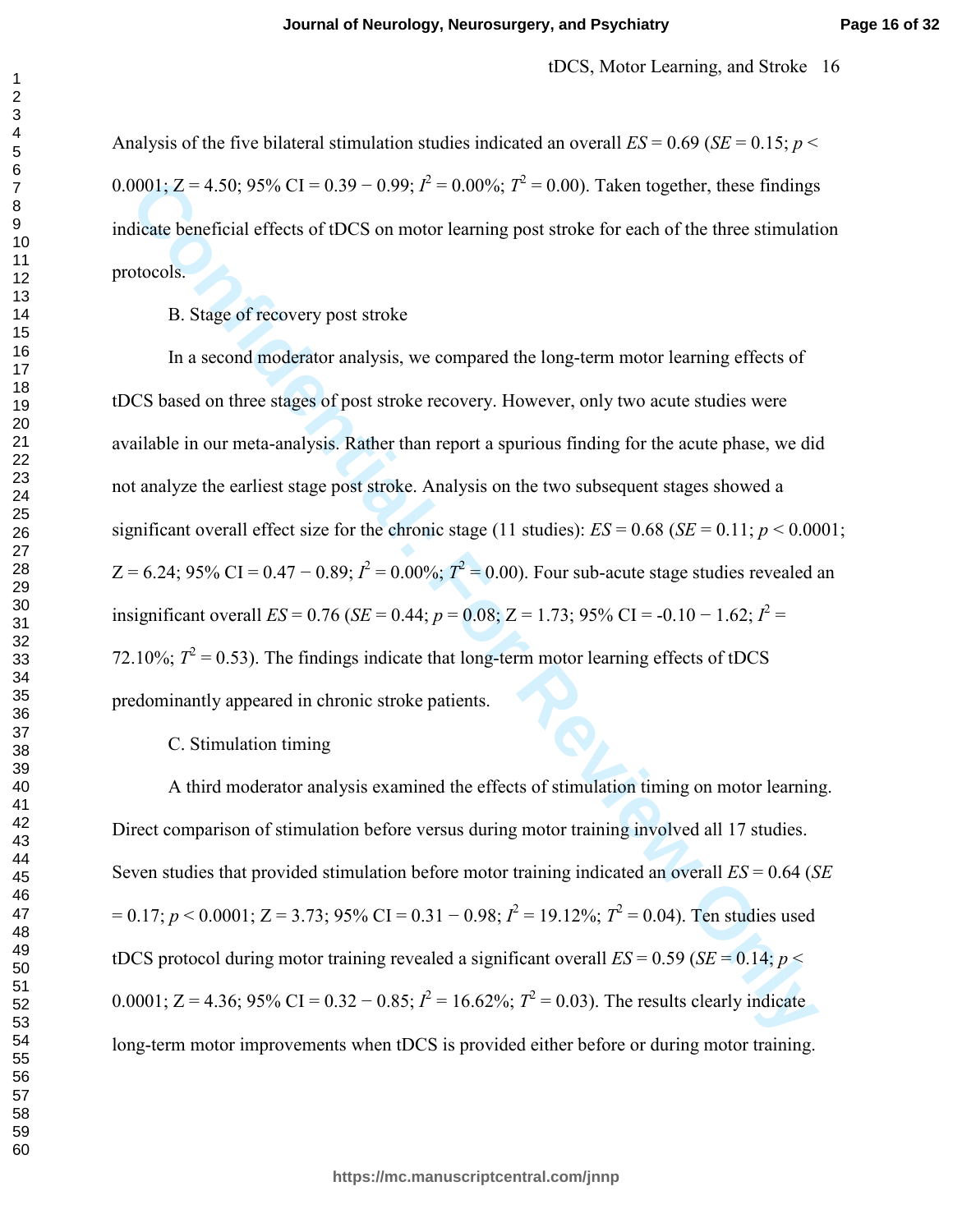#### **DISCUSSION**

This focused systematic review and meta-analysis determined the long-term motor<br>
raning effect post stroke after treatment of tDCS protocols combined with motor training. We<br>
sestigated the effects of three tDCS protocols This focused systematic review and meta-analysis determined the long-term motor learning effect post stroke after treatment of tDCS protocols combined with motor training. We investigated the effects of three tDCS protocols on relatively permanent changes in motor actions for individuals who experienced a stroke across the three stages of recovery: acute, sub-acute, and chronic. Making progress toward restoring motor actions by measuring motor learning improvements from baseline to long-term retention testing is crucial for understanding functional recovery of stroke survivors. Together, the meta-analytic techniques conducted on the 17 comparison studies support the conclusion that the tDCS protocols showed long-term beneficial effects on motor actions post stroke. These significant, positive, and robust tDCS findings revealed substantial motor learning improvements for individuals in the chronic stage of recovery. Moreover, the tDCS protocols provided either before or during motor training revealed beneficial long-term effects on motor functions post stroke.

 Previous stroke narrative reviews reported evidence that tDCS improved motor functions immediately after intervention, and long-term tDCS benefits were missing.<sup>3 11 50</sup> Several systematic reviews found that the motor improvement evidence after tDCS intervention persisted at long-term follow-up testing.<sup>13 19</sup> Further, two recent stroke meta-analyses indicated that longterm motor improvements after tDCS are still controversial.<sup>14 20</sup> Perhaps, the small sample of studies (e.g., two or three studies) as well as including studies that used tDCS protocols without motor training contributed to debatable motor learning benefits. However, our significant medium overall effect size (0.61) with 17 long-term retention findings after coupled tDCS and motor training strongly support the proposition that motor functions improved by tDCS interventions remained relatively permanent (i.e., mean  $=$  41.1 days and SD  $=$  44.8 days).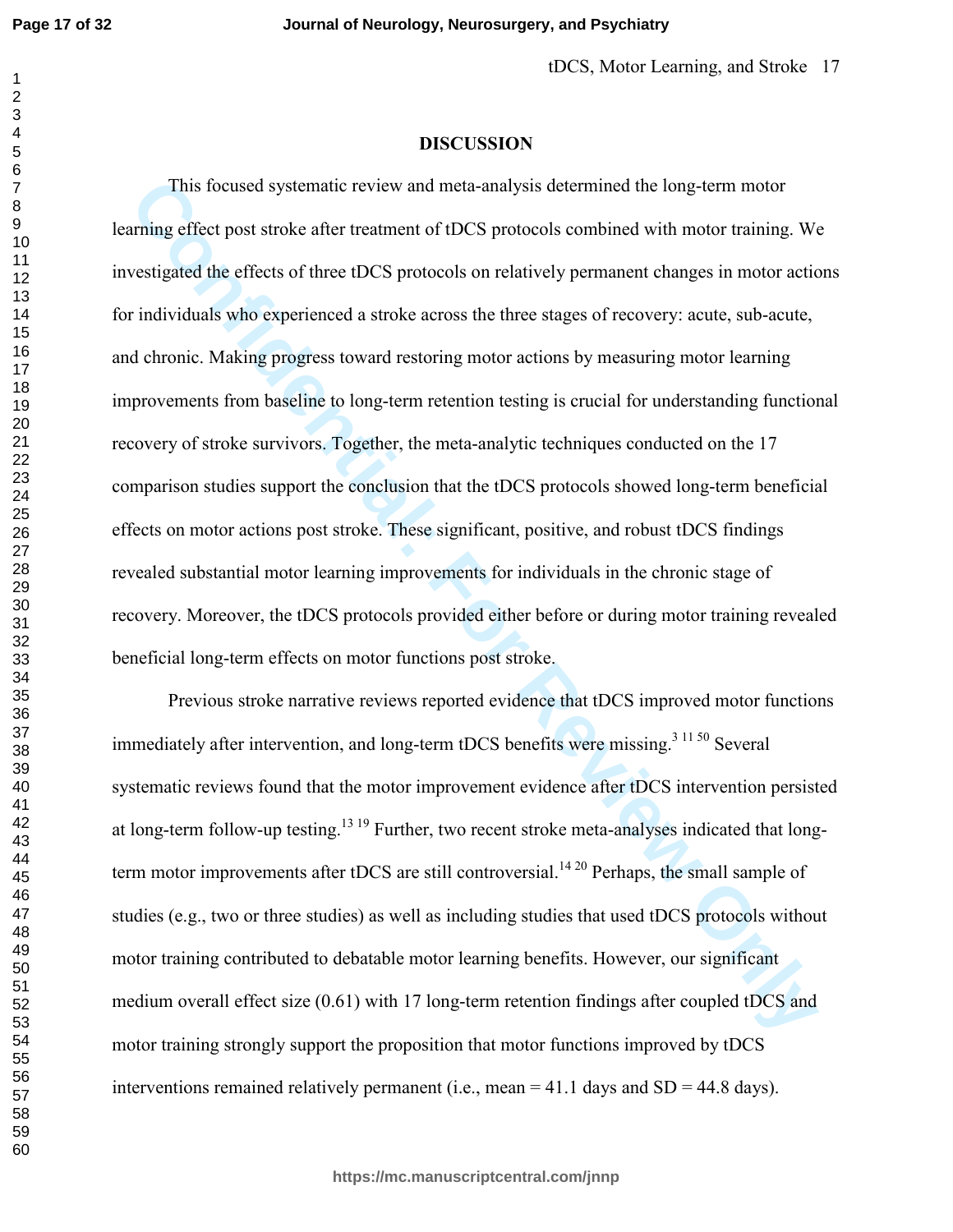tDCS, Motor Learning, and Stroke 18

 As predicted, three significant effect sizes from each stimulation protocol indicated that the three tDCS protocols contribute to long-term motor learning improvements post stroke. Moreover, the pattern of smaller effect size found in anodal stimulation (*ES* = 0.47) in comparison to cathodal stimulation (*ES* = 0.74) and bilateral stimulation (*ES* = 0.69) was consistent with patterns in transient motor improvements<sup>14 51 52</sup> and relatively permanent motor improvements.<sup>13</sup> Specifically, Ludemann-Podubecka *et al*<sup>13</sup> reported different motor learning outcomes based on the three tDCS protocols: (a) anodal: 14% of all stroke patients, (b) cathodal: 43%, and (c) bilateral: 62%. These cumulative findings indicate that suppressing activity in the contralesional hemisphere after tDCS protocols (i.e., cathodal and bilateral stimulations) may be more effective for long-term motor improvements post stroke than only anodal stimulation.

three IDCS protocols contribute to long-term motor karning improvements post stroke.<br>
Orderey, the pattern of smaller effect size found in anodal stimulation (*ES* = 0.47) in<br>
mparison to cathodal stimulation (*ES* = 0.74 One possible interpretation concerning the smaller effect size of anodal stimulation on motor learning may involve impaired neural plasticity in the ipsilesional hemisphere in comparison to the contralesional hemisphere. Some aging studies have proposed that the smaller motor improvements observed in elderly adults from tDCS than young adults may be attributed to a decreased capability for neuroplastic changes in response to NIBS with advancing age.<sup>53 54</sup> Indeed, Fujiyama *et al*<sup>54</sup> reported that cortical excitability changes in response to anodal stimulation were delayed in an elderly group relative to a young group. Consequently, a constrained capability for neuroplasticity in the ipsilesional hemisphere may cause less motor learning efficacy in comparison to the other protocols stimulating the motor area in the contralesional hemisphere.

 Beneficial long-term motor learning effects only appeared in chronic recovery stage post stroke. These results are consistent with two previous systematic reviews and meta-analyses in that significant motor improvements post tDCS interventions are most evident in the chronic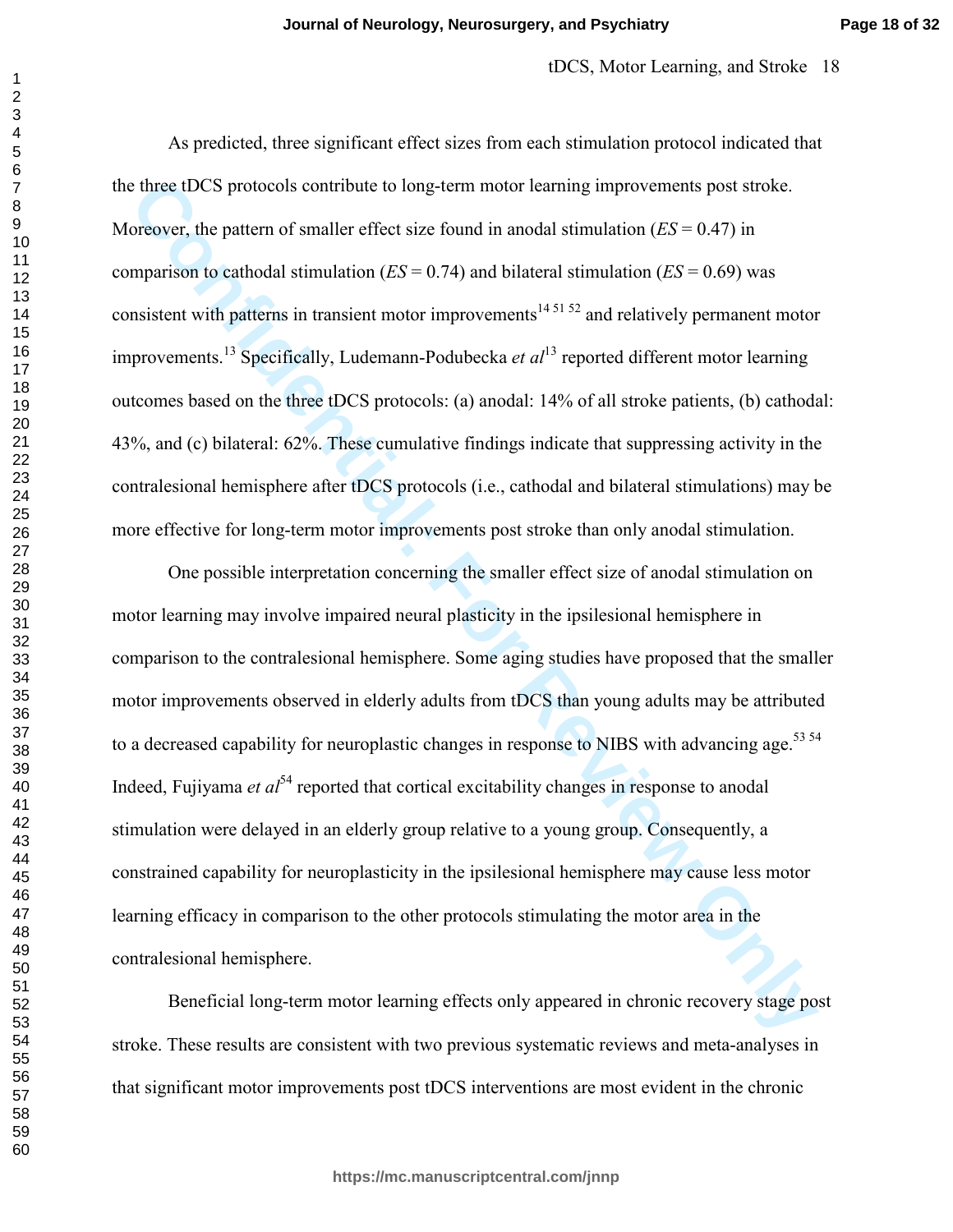#### **Journal of Neurology, Neurosurgery, and Psychiatry**

stage of recovery.<sup>13 14</sup> Based on the interhemispheric competition model, 17 qualified studies used anodal stimulation on ipsilesional hemisphere, cathodal stimulation on contralesional hemisphere, or bilateral stimulation for all stroke participants who may have different impairment severity, lesion location (e.g., cortical and subcortical), or recovery stage (e.g., acute, sub-acute, and chronic). However, uniform tDCS protocols applied to different levels of stroke severity may cause inter-individual variability in the rehabilitation efficacy.<sup>55 56</sup>

cd imodal stimulation on ipsilesional hemisphere, cathodal stimulation on contralesional<br>misphere, or bilateral stimulation for all stroke participants who may have different<br>misphere, or bilateral stimulation for all stro To minimize inter-individual variability in tDCS protocols, the bimodal balancerecovery model proposed by Di Pino *et al*<sup>56</sup> incorporates the two recovery models: (a) vicariation and (b) interhemispheric competition. Contrary to the interhemispheric competition model, the vicariation model has a positive view on the activation in contralesional hemisphere for rehabilitation. Assuming that brain activation in the contralesional hemisphere serves as compensatory activity that contributes to functional recovery of paretic limbs, cathodal stimulation decreasing brain activation in the contralesional hemisphere may cause counterproductive effects in stroke survivors. Hummel and colleagues stated that cathodal stimulation on the contralesional hemisphere is disadvantageous for some stroke patients because brain activity patterns in the contralesional hemisphere were activated while executing paretic hand movements for some patients.<sup>58-60</sup> On the other hand, the newly proposed bimodal balancerecovery model introduces structure reserve, the quantity of strategic neural pathways and relays spared by the lesion. Higher structure reserve typically indicates better motor recovery.<sup>56</sup> Further, the structure reserve may be affected by impairment severity, lesion location, and recovery stage. The bimodal balance-recovery model posits that the vicariation model accurately predicts recovery for patients with lower structure reserve (e.g., more extensive stroke region and severe damage) whereas the interhemispheric competition model is more appropriate for patients with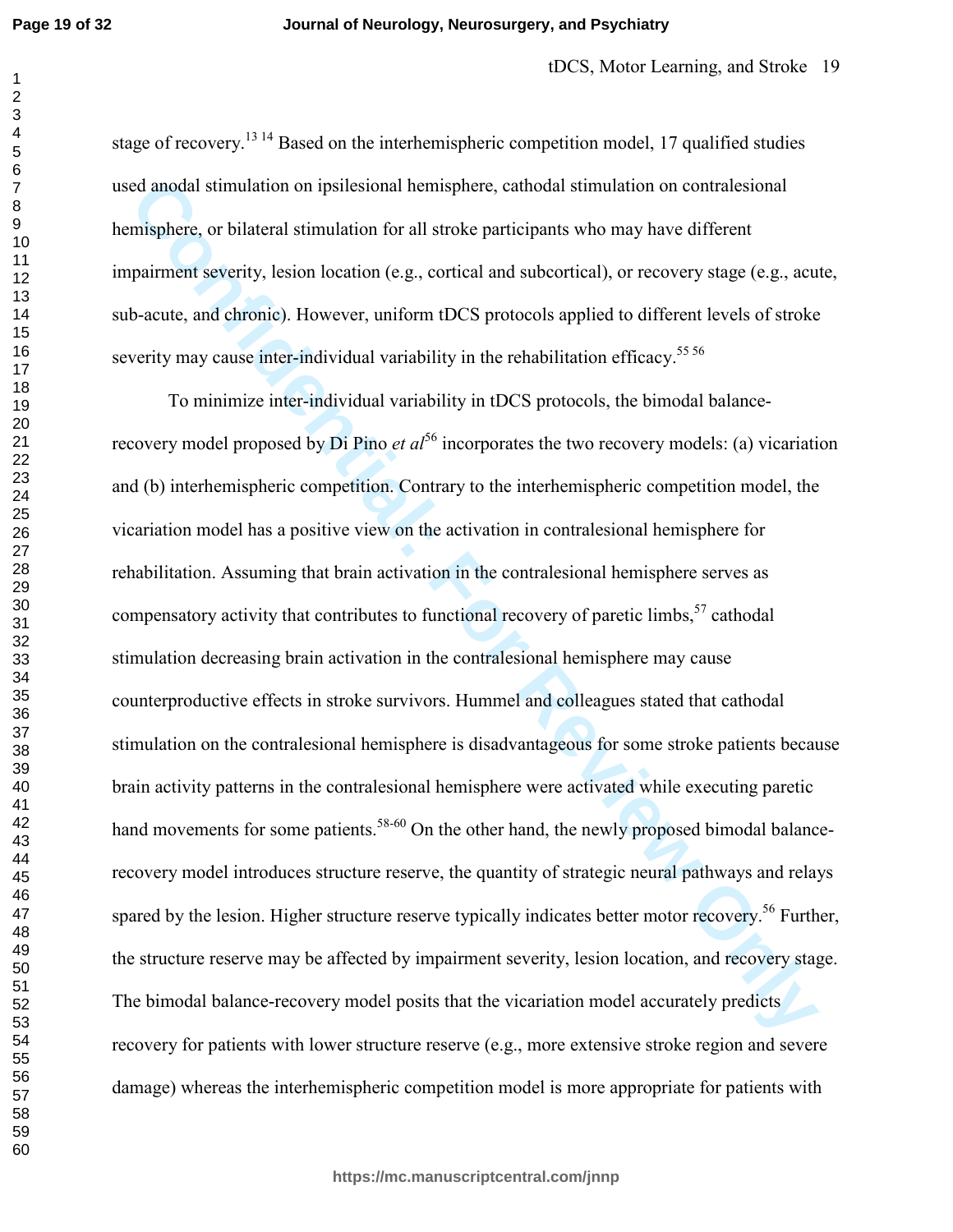higher structure reserve (e.g., smaller stroke region and less severe damage). Thus, the behavioral benefits from three types of tDCS protocols based on the interhemispheric competition model may decrease for patients with lower structure reserve. In line with previous findings, the significant motor learning effect size found for our chronic group indicates that recovery stage may influence the structure reserve causing inter-individual variability in the efficacy of uniform tDCS protocols.

the<br>vioral benefits from three types of tDCS protocols based on the interhemispheric<br>mpetition model may decrease for patients with lower structure reserve. In line with previous<br>durings, the significant motor learning eff A third moderator variable analysis showed that both tDCS before and during motor training significantly facilitate long-term motor improvements post stroke. The effect size found for stimulation before motor training (*ES* = 0.64) was slightly greater than stimulation during motor training (*ES* = 0.59). However, the optimal timing of tDCS (i.e., before versus during motor training) is still open question. Giacobbe and colleagues reported that movement smoothness improved when tDCS was applied before movement training whereas no improvement was found in tDCS during movement training.<sup>61</sup> On the other hand, Stagg and colleagues reported slower motor learning when both anodal and cathodal stimulations were provided before the motor learning task.<sup>62</sup> Given that brain activation mechanisms are different depending on stimulation onset,  $63 64$  more studies investigating the order of tDCS protocols while applying motor training will be necessary for maximizing motor learning effects post stroke.

 Despite the robust motor learning effects of tDCS protocols on arm movements post stroke, the number of studies focusing on lower extremity functions as well as the acute recovery stage is limited. These findings indicate that long-term motor learning effects of tDCS are still debatable for the lower extremities and early recovery stage post stroke.<sup>313</sup> Conducting more long-term follow-up testing for lower extremity functions as well as the acute recovery stage may consolidate rehabilitative effects of tDCS interventions.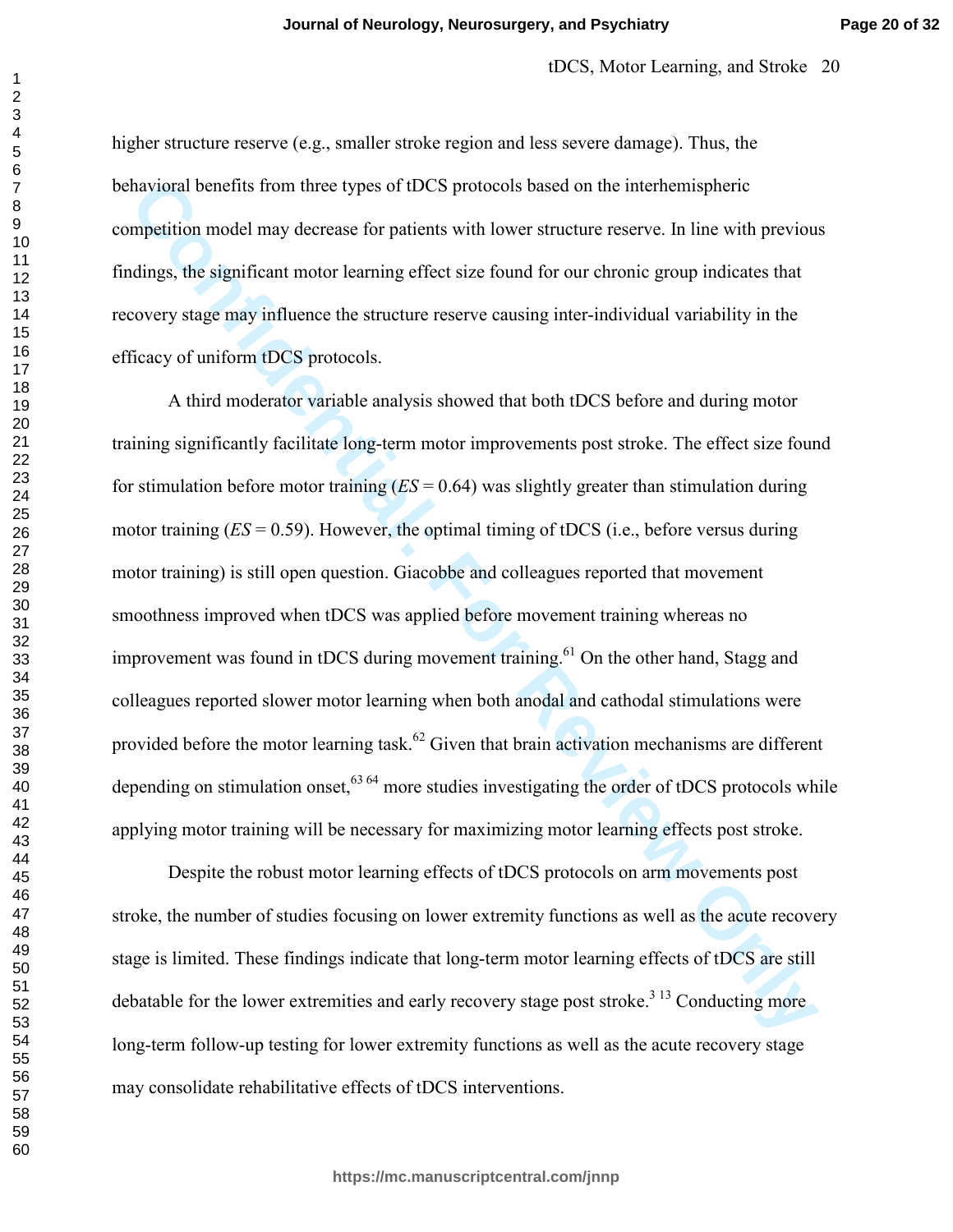#### **Journal of Neurology, Neurosurgery, and Psychiatry**

protting a conclusion that active tDCS positively firelitated long-term motor learning in structure<br>dividuals. Moreover, moderator variable analyses showed that the benefits of tDCS on motor<br>traing were slightly different In conclusion, this systematic review and meta-analysis provides convincing evidence supporting a conclusion that active tDCS positively facilitated long-term motor learning in stroke individuals. Moreover, moderator variable analyses showed that the benefits of tDCS on motor learning were slightly different based on stimulation protocols. The significant effect size found in the chronic stage may indicate inter-individual variability in the efficacy of tDCS protocols depending on the interhemispheric competition model.<sup>56</sup> Additional tDCS studies investigating motor learning effects based on different structure reserve representations will be necessary for researchers to develop individualized tDCS protocols. Further, given that brain imaging studies confirm that transient motor improvements correlate with brain activation patterns modulated by  $tDCS$ ,  $65-67$  there is a need to investigate brain activation changes during tDCS-induced motor learning to identify the neurological mechanisms underlying long-term functional recovery post stroke.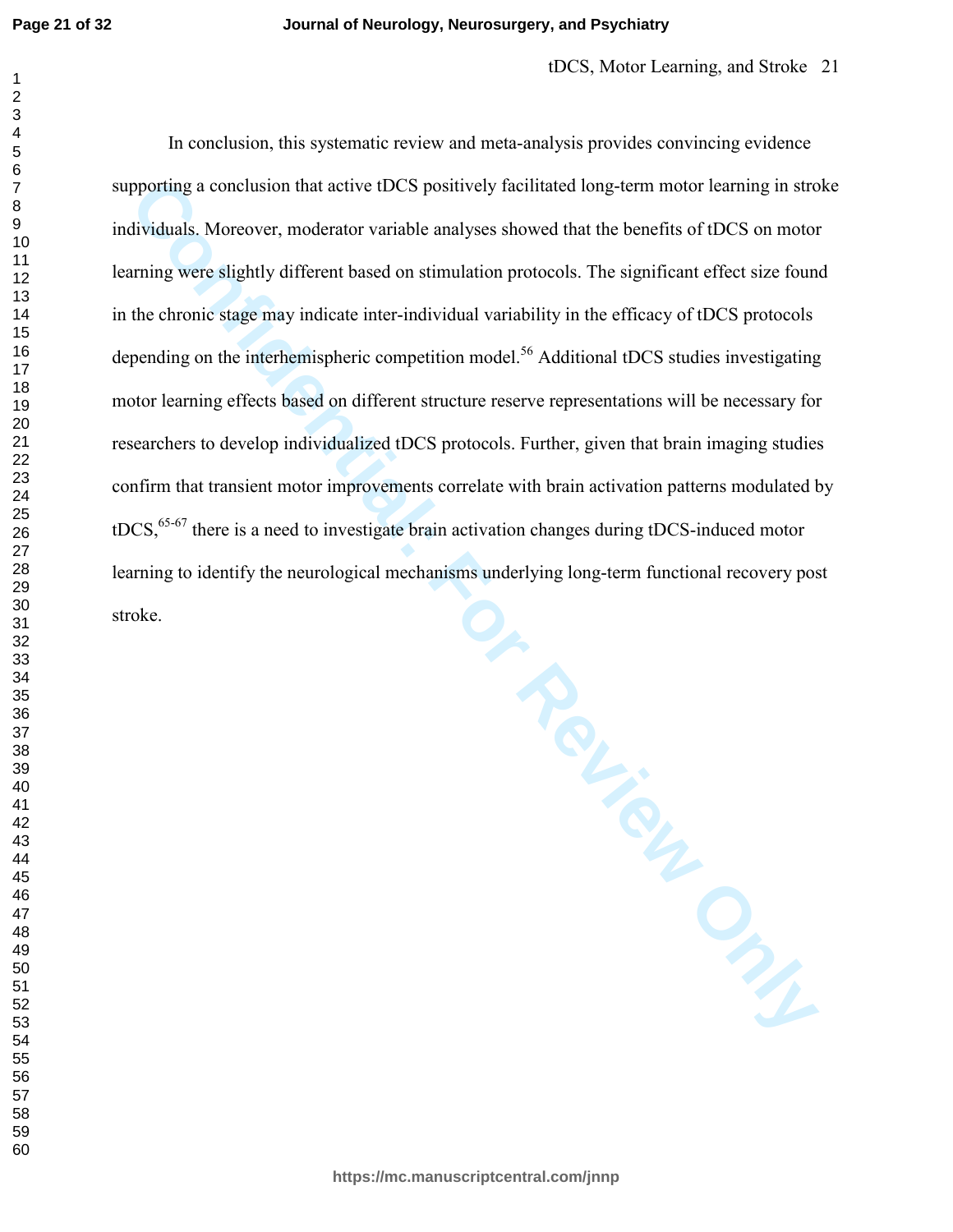#### **Author Contributions**

Confidential Confidential Confidential Control and From the 17 studies and coded the outcome measures<br>
conductors (JJS & JHC) confirmed the extracted data. Fach author contributed to interpreting<br>
meth-analytic results, ma NK independently extracted relevant data from the 17 studies and coded the outcome measures. Two authors (JJS & JHC) confirmed the extracted data. Each author contributed to interpreting the meta-analytic results, manuscript drafts, and approved revisions and the final manuscript.

### **Acknowledgements**

JJS gratefully acknowledges funding from the Australian Research Council Discovery Projects scheme (DP130104317). Funding from the American Heart Association (USA) is gratefully acknowledged in supporting this research with a grant to JHC (#00093013).

#### **Competing Interests**

None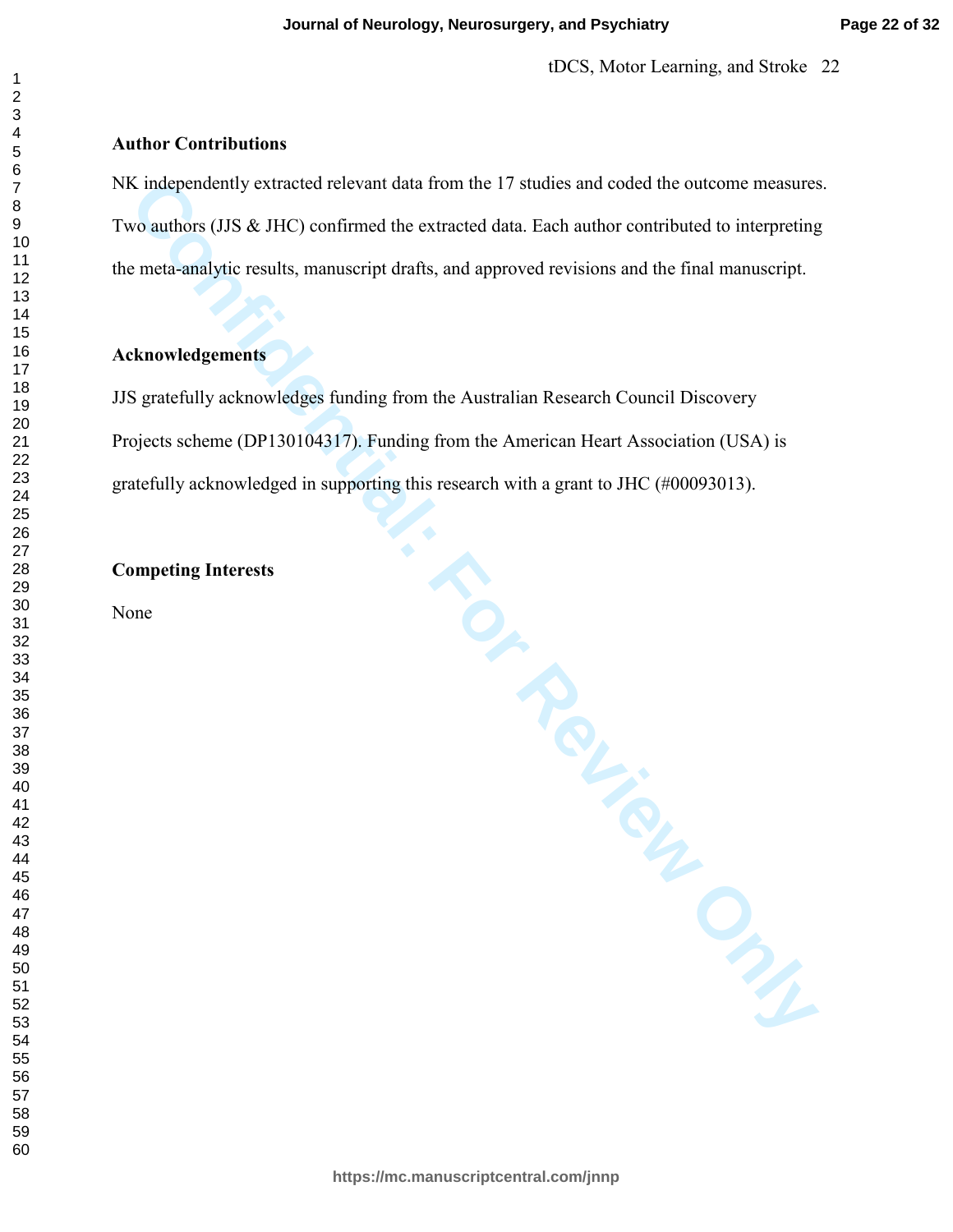## **REFERENCES**

1. Go AS, Mozaffarian D, Roger VL*, et al.* Heart disease and stroke statistics-2014 update a report from the American Heart Association. *Circulation* 2014;129:e28-e292.

## 2. Sainburg R, Good D, Przybyla A. Bilateral synergy: a framework for post-stroke rehabilitation. *J Neurol Transl Neurosci* 2013;1:1025.

- 3. Madhavan S, Shah B. Enhancing motor skill learning with transcranial direct current stimulation a concise review with applications to stroke. *Front Psychiatry* 2012;3:66.
- 4. Bindman LJ, Lippold OC, Redfearn JW. The action of brief polarizing currents on the cerebral cortex of the rat (1) during current flow and (2) in the production of long-lasting after-effects. *J Physiol* 1964;172:369-82.
- **L. Go AS, Mozaffarian D, Roger VL.** *et al.* Heart disease and stocke statistics 2014 update a report from the American Heart Association. Ctreutation 2014,129 e28-292.<br> **2.** Sainburg R, Good D, Przybyła A. Bilateral syn 5. Gartside IB. Mechanisms of sustained increases of firing rate of neurons in the rat cerebral cortex after polarization: reverberating circuits or modification of synaptic conductance? *Nature* 1968;220:382-3.
	- 6. Nitsche MA, Paulus W. Excitability changes induced in the human motor cortex by weak transcranial direct current stimulation. *J Physiol* 2000;527:633-9.
	- 7. Nitsche MA, Paulus W. Sustained excitability elevations induced by transcranial DC motor cortex stimulation in humans. *Neurology* 2001;57:1899-901.
	- 8. Liebetanz D, Nitsche MA, Tergau F*, et al.* Pharmacological approach to the mechanisms of transcranial DC-stimulation-induced after-effects of human motor cortex excitability. *Brain* 2002;125:2238-47.
	- 9. Nowak DA, Grefkes C, Ameli M*, et al.* Interhemispheric competition after stroke: brain stimulation to enhance recovery of function of the affected hand. *Neurorehabil Neural Repair* 2009;23:641-56.
	- 10. Murase N, Duque J, Mazzocchio R*, et al.* Influence of interhemispheric interactions on motor function in chronic stroke. *Ann Neurol* 2004;55:400-09.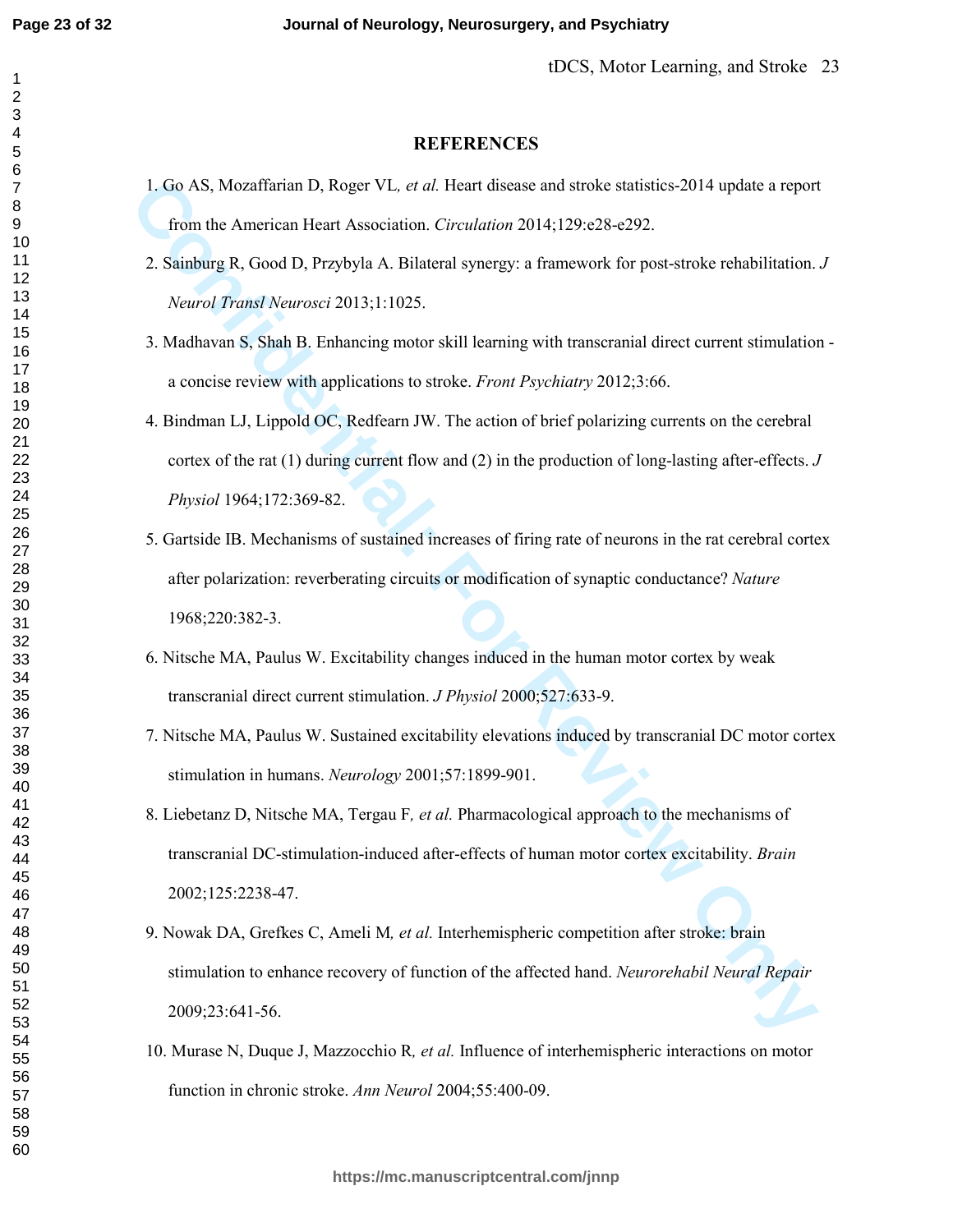- 11. Reis J, Fritsch B. Modulation of motor performance and motor learning by transcranial direct current stimulation. *Curr Opin Neurol* 2011;24:590-96.
- 12. Floel A. tDCS-enhanced motor and cognitive function in neurological diseases. *Neuroimage* 2014;85:934-47.
- 13. Ludemann-Podubecka J, Bosl K, Rothhardt S*, et al.* Transcranial direct current stimulation for motor recovery of upper limb function after stroke. *Neurosci Biobehav Rev* 2014;47:245-59.
- 14. Marquez J, Van Vliet P, McElduff P*, et al.* Transcranial direct current stimulation (tDCS): does it have merit in stroke rehabilitation? a systematic review. *Int J Stroke* 2015;10:306-16.
- 15. Anderson JR. *Learning and memory*. New York: Wiley, 2000.
- 16. Schmidt RA, Lee TD. *Motor learning and performance*. 5th ed. Champaign: Human Kinetics, 2013.
- 17. Winstein CJ. Knowledge of results and motor learning implications for physical therapy. *Phys Ther* 1991;71:140-49.
- 18. Krakauer JW. Motor learning: its relevance to stroke recovery and neurorehabilitation. *Curr Opin Neurol* 2006;19:84-90.
- 19. Adeyemo BO, Simis M, Macea DD*, et al.* Systematic review of parameters of stimulation, clinical trial design characteristics, and motor outcomes in non-invasive brain stimulation in stroke. *Front Psychiatry* 2012;3:88.
- current stimulation. Carr Opin Nearol 2011;24:590-96.<br>
12. Flocl A. dDCS-enhanced motor and eogmitive function in neurological diseases. Nearotingge<br>
2014;85:934-47.<br>
13. Ladermann-Pedahocka J, Rosl K, Rethhardt S, et al. 20. Elsner B, Kugler J, Pohl M*, et al.* Transcranial direct current stimulation (tDCS) for improving function and activities of daily living in patients after stroke. *Cochrane Db Syst Rev* 2013:CD009645.
	- 21. Bolognini N, Vallar G, Casati C*, et al.* Neurophysiological and behavioral effects of tDCS combined with constraint-induced movement therapy in poststroke patients. *Neurorehabil Neural Repair* 2011;25:819-29.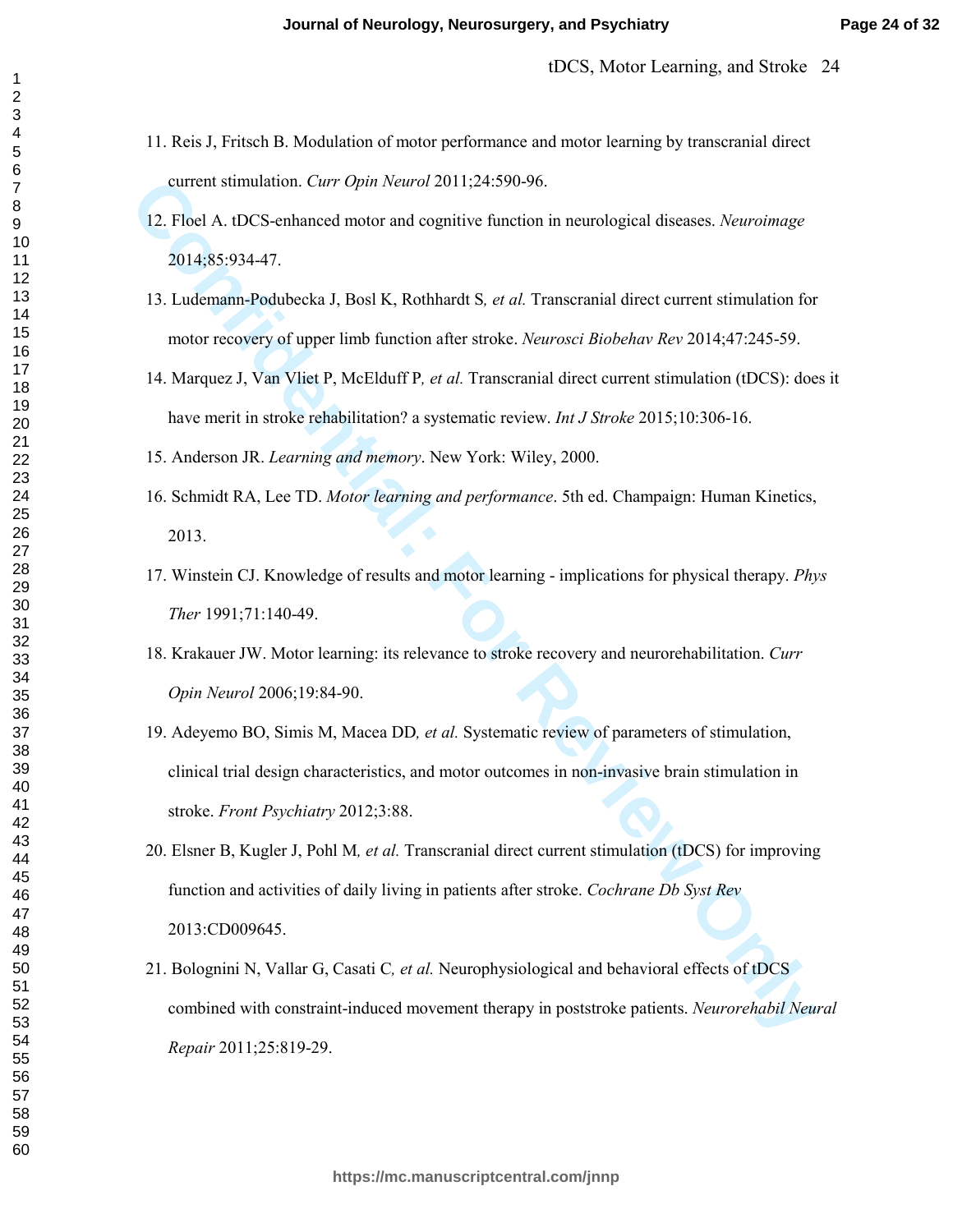- 22. Hesse S, Waldner A, Mehrholz J*, et al.* Combined transcranial direct current stimulation and robot-assisted arm training in subacute stroke patients: an exploratory, randomized multicenter trial. *Neurorehabil Neural Repair* 2011;25:838-46.
- 23. Celnik P, Paik NJ, Vandermeeren Y*, et al.* Effects of combined peripheral nerve stimulation and brain polarization on performance of a motor sequence task after chronic stroke. *Stroke* 2009;40:1764-71.
- 24. Danzl MM, Chelette KC, Lee K*, et al.* Brain stimulation paired with novel locomotor training with robotic gait orthosis in chronic stroke: a feasibility study. *NeuroRehabilitation* 2013;33:67- 76.
- robot-assisted arm training in subsecute stroke patients: an exploratory, randomized multicenter<br>
trial. *Neurorehabil Neural Repair* 2011:25:838-46.<br>
23. Colnik P. Paik NJ. Vandermeeren Y, *et al.* Effects of combined pe 25. Fusco A, Assenza F, Iosa M*, et al.* The ineffective role of cathodal tDCS in enhancing the functional motor outcomes in early phase of stroke rehabilitation: an experimental trial. *Biomed Res Int* 2014;2014:547290.
	- 26. Geroin C, Picelli A, Munari D*, et al.* Combined transcranial direct current stimulation and robotassisted gait training in patients with chronic stroke: a preliminary comparison. *Clin Rehabil* 2011;25:537-48.
	- 27. Khedr EM, Shawky OA, El-Hammady DH*, et al.* Effect of anodal versus cathodal transcranial direct current stimulation on stroke rehabilitation: a pilot randomized controlled trial. *Neurorehabil Neural Repair* 2013;27:592-601.
	- 28. Kim DY, Lim JY, Kang EK*, et al.* Effect of transcranial direct current stimulation on motor recovery in patients with subacute stroke. *Am J Phys Med Rehab* 2010;89:879-86.
	- 29. Lazzaro VD, Dileone M, Capone F*, et al.* Immediate and late modulation of interhemipheric imbalance with bilateral transcranial direct current stimulation in acute stroke. *Brain Stimul* 2014;7:841-48.
	- 30. Lefebvre S, Laloux P, Peeters A*, et al.* Dual-tDCS enhances online motor skill learning and longterm retention in chronic stroke patients. *Front Hum Neurosci* 2013;6:343.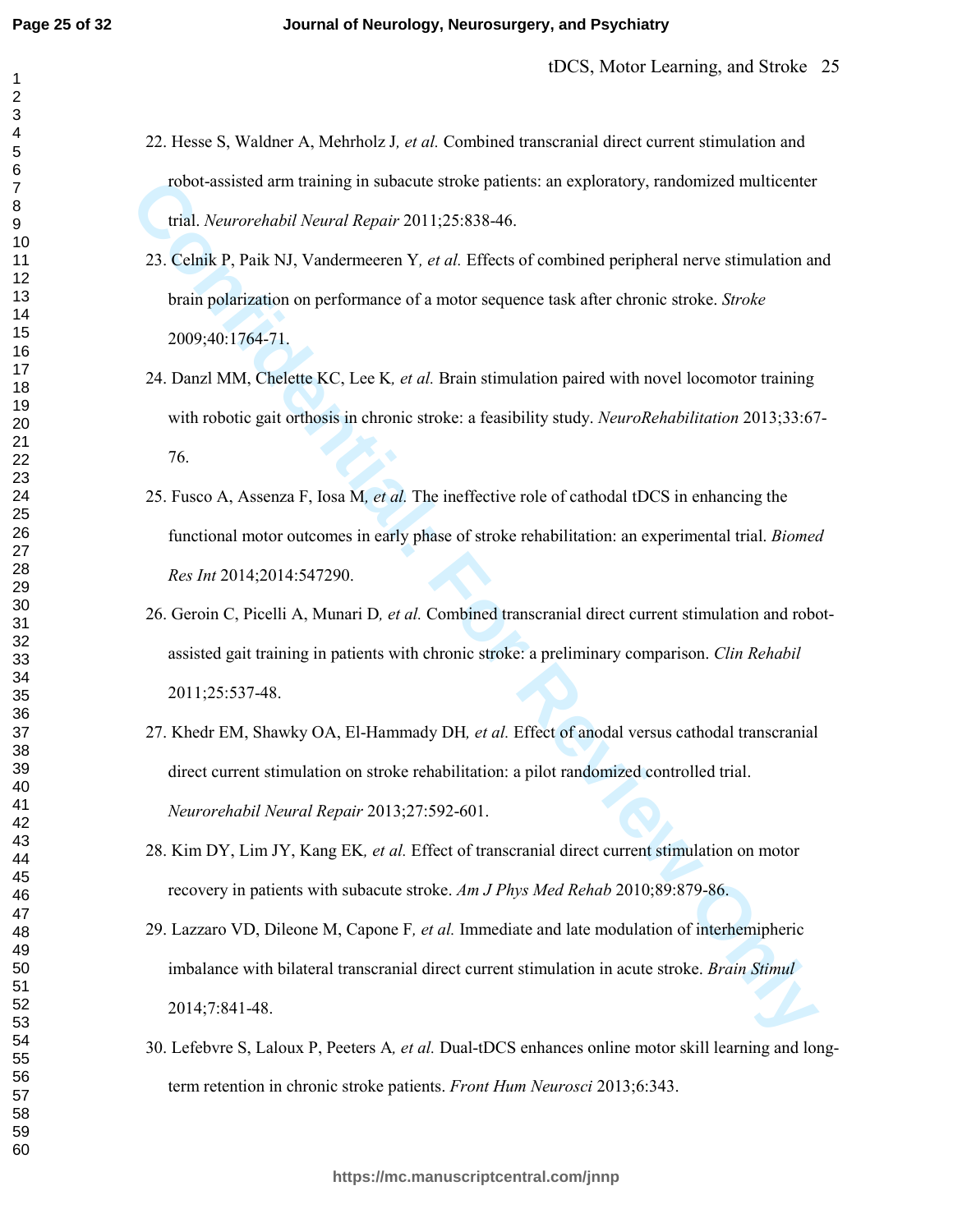- 31. Lefebvre S, Dricot L, Laloux P*, et al.* Neural substrates underlying stimulation-enhanced motor skill learning after stroke. *Brain* 2015;138:149-63.
- 32. Lindenberg R, Renga V, Zhu LL*, et al.* Bihemispheric brain stimulation facilitates motor recovery in chronic stroke patients. *Neurology* 2010;75:2176-84.
- 33. Nair DG, Renga V, Lindenberg R*, et al.* Optimizing recovery potential through simultaneous occupational therapy and non-invasive brain-stimulation using tDCS. *Restor Neurol Neuros* 2011;29:411-20.
- 34. Takeuchi N, Tada T, Matsuo Y*, et al.* Low-frequency repetitive TMS plus anodal transcranial DCS prevents transient decline in bimanual movement induced by contralesional inhibitory rTMS after stroke. *Neurorehabil Neural Repair* 2012;26:988-98.
- 35. Wu DY, Qian L, Zorowitz RD*, et al.* Effects on decreasing upper-limb poststroke muscle tone using transcranial direct current stimulation: a randomized sham-controlled study. *Arch Phys Med Rehab* 2013;94:1-8.
- 36. Zimerman M, Heise KF, Hoppe J*, et al.* Modulation of training by single-session transcranial direct current stimulation to the intact motor cortex enhances motor skill acquisition of the paretic hand. *Stroke* 2012;43:2185-89.
- **Confidential:** Scaliff Partner, *Controlland Method Confidential:* For Review of Review And The Translation Scaliff Partner Concernedictions Alter DG, Renga V, Thustin Her, *Reurology* 2010;75:2176-84.<br>
23. Nair DG, Renga 37. Sattler V, Acket B, Raposo N*, et al.* Anodal tDCS combined with radial nerve stimulation promotes hand motor recovery in the acute phase after ischemic stroke. *Neurorehabil Neural Repair* Published Online First 7 January 2015.
	- 38. Gresham GE, Duncan PW, Stason WB*, et al. Post-stroke rehabilitation. clinical practice guideline, No. 16.* Rockville: US Department of Health and Human Services, Public Health Service, Agency for Health Care Policy and Research, 1995.
	- 39. Fanelli D. How many scientists fabricate and falsify research? a systematic review and metaanalysis of survey data. *Plos One* 2009;4:e5738.
	- 40. Rosenthal R. Writing meta-analytic reviews. *Psychol Bull* 1995;118:183-92.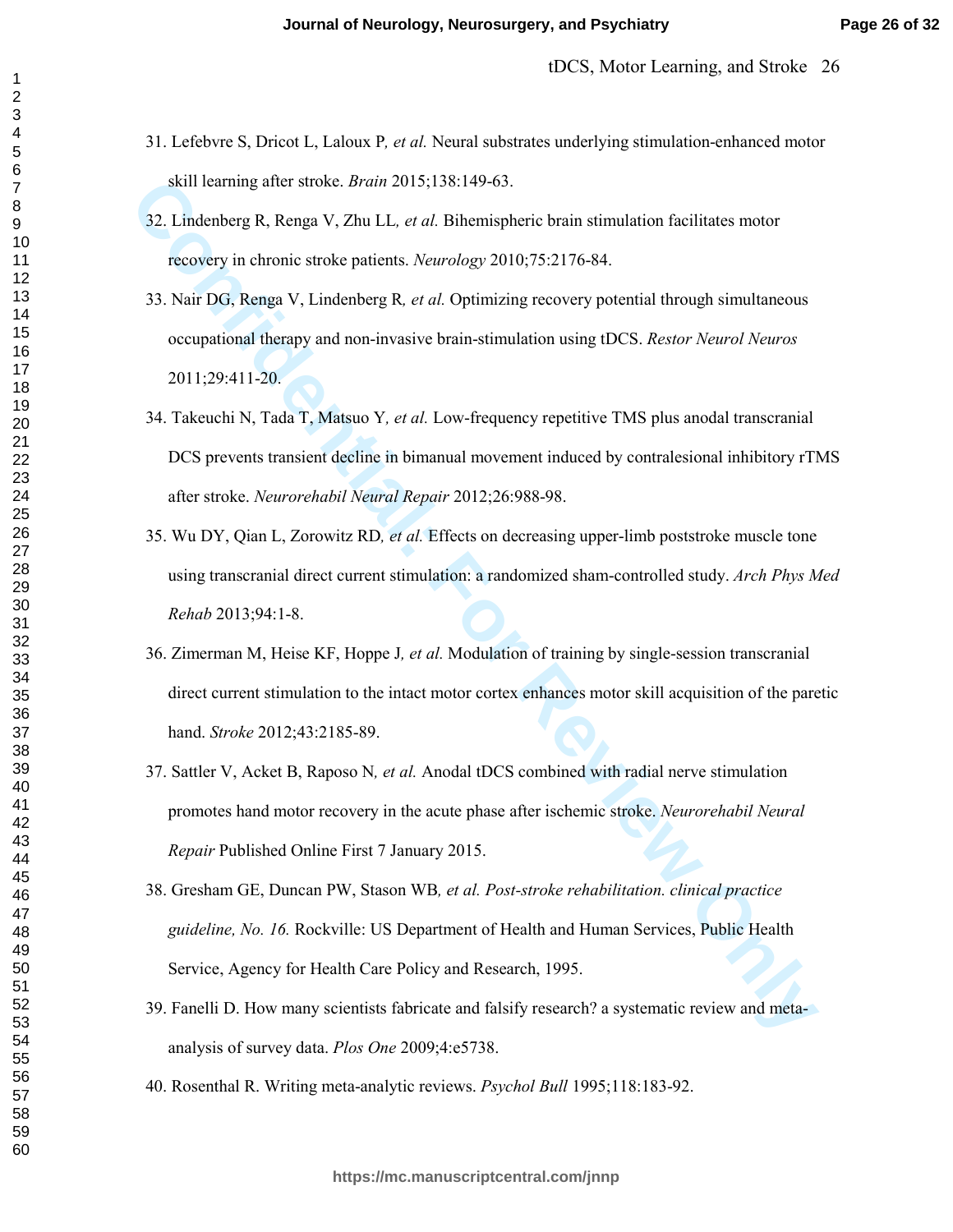- 41. Borenstein M, Hedges LV, Higgins JPT*, et al. Introduction to meta-analysis*. New York: Wiley, 2009.
- 42. Rosenthal R, DiMatteo MR. Meta-analysis: recent developments in quantitative methods for literature reviews. *Annu Rev Psychol* 2001;52:59-82.
- 2009.<br>
2009.<br>
2009.<br>
2009.<br>
2009.<br>
2009.<br>
2009.<br>
2010.<br>
2010.<br>
2010.52.59-82.<br>
2010.52.59-82.<br>
2010.52.59-82.<br>
2010.52.59-82.<br>
2010.72.79-82.<br>
2010.762.79.79.<br>
2010.762.79.79.79. The Cochrane Collaboration, 2011. Available 43. Higgins JPT, Green S. *Cochrane handbook for systematic reviews of interventions 5.1.0 [updated March 2011]. The Cochrane Collaboration, 2011. Available from www.cochranehandbook.org*, 2011.
	- 44. Higgins JPT, Thompson SG, Deeks JJ*, et al.* Measuring inconsistency in meta-analyses. *Brit Med J* 2003;327:557-60.
	- 45. Hedges LV, Olkin I. *Statistical methods for meta-analysis*. Orlando: Academic Press, 1985.
	- 46. Sutton AJ, Abrams KR, Jones DR*, et al. Methods for meta-analysis in medical research*. New York: Wiley, 2000.
	- 47. Sterne JA, Egger M. Funnel plots for detecting bias in meta-analysis: guidelines on choice of axis. *J Clin Epidemiol* 2001;54:1046-55.
	- 48. Duval S, Tweedie R. Trim and fill: A simple funnel-plot-based method of testing and adjusting for publication bias in meta-analysis. *Biometrics* 2000;56:455-63.
	- 49. Rosenthal R. The file drawer problem and tolerance for null results. *Psychol Bull* 1979;86:638-41.
	- 50. Gomez Palacio Schjetnan A, Faraji J, Metz GA*, et al.* Transcranial direct current stimulation in stroke rehabilitation: a review of recent advancements. *Stroke Res Treat* 2013;2013:170256.
	- 51. Bastani A, Jaberzadeh S. Does anodal transcranial direct current stimulation enhance excitability of the motor cortex and motor function in healthy individuals and subjects with stroke: a systematic review and meta-analysis. *Clin Neurophysiol* 2012;123:644-57.
	- 52. Au-Yeung SS, Wang J, Chen Y*, et al.* Transcranial direct current stimulation to primary motor area improves hand dexterity and selective attention in chronic stroke. *Am J Phys Med Rehabil* 2014;93:1057-64.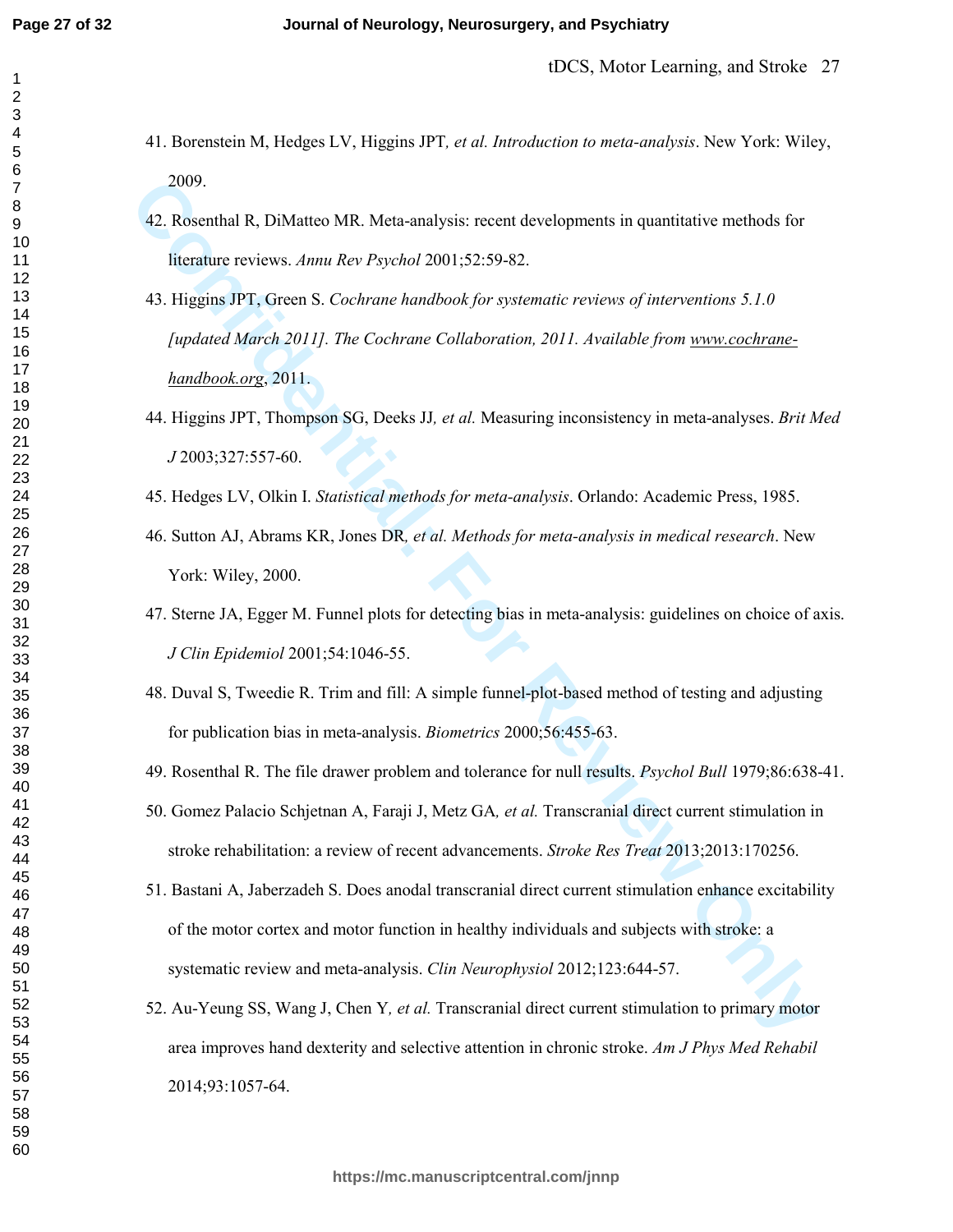- 53. Fathi D, Ueki Y, Mima T*, et al.* Effects of aging on the human motor cortical plasticity studied by paired associative stimulation. *Clin Neurophysiol* 2010;121:90-3.
- 54. Fujiyama H, Hyde J, Hinder MR*, et al.* Delayed plastic responses to anodal tDCS in older adults. *Front Aging Neurosci* 2014;6:115.
- 55. Bradnam LV, Stinear CM, Barber PA*, et al.* Contralesional hemisphere control of the proximal paretic upper limb following stroke. *Cereb Cortex* 2012;22:2662-71.
- 56. Di Pino G, Pellegrino G, Assenza G*, et al.* Modulation of brain plasticity in stroke: a novel model for neurorehabilitation. *Nat Rev Neurol* 2014;10:597-608.
- 57. Finger S. Chapter 51: recovery of function: redundancy and vicariation theories. *Handb Clin Neurol* 2010;95:833-41.
- by paired associative stimulation. *Clin Neurophysiol* 2010;121:90-3.<br>
54. Fujiyama H, Hyde J, Hinder MR, *et al.* Delayed plastic responses to anodal 4DCS in older adul<br> *From Aging Neurosci* 2014;6:115.<br>
55. Brudhum LV, 58. Gerloff C, Bushara K, Sailer A*, et al.* Multimodal imaging of brain reorganization in motor areas of the contralesional hemisphere of well recovered patients after capsular stroke. *Brain* 2006;129:791-808.
	- 59. Lotze M, Markert J, Sauseng P*, et al.* The role of multiple contralesional motor areas for complex hand movements after internal capsular lesion. *J Neurosci* 2006;26:6096-102.
	- 60. Hummel FC, Ceinik P, Pascual-Leone A*, et al.* Controversy: noninvasive and invasive cortical stimulation show efficacy in treating stroke patients. *Brain Stimul* 2008;1:370-82.
	- 61. Giacobbe V, Krebs HI, Volpe BT*, et al.* Transcranial direct current stimulation (tDCS) and robotic practice in chronic stroke: The dimension of timing. *Neurorehabilitation* 2013;33:49-56.
	- 62. Stagg CJ, Jayaram G, Pastor D*, et al.* Polarity and timing-dependent effects of transcranial direct current stimulation in explicit motor learning. *Neuropsychologia* 2011;49:800-04.
	- 63. Nitsche MA, Seeber A, Frommann K*, et al.* Modulating parameters of excitability during and after transcranial direct current stimulation of the human motor cortex. *J Physiol* 2005;568:291- 303.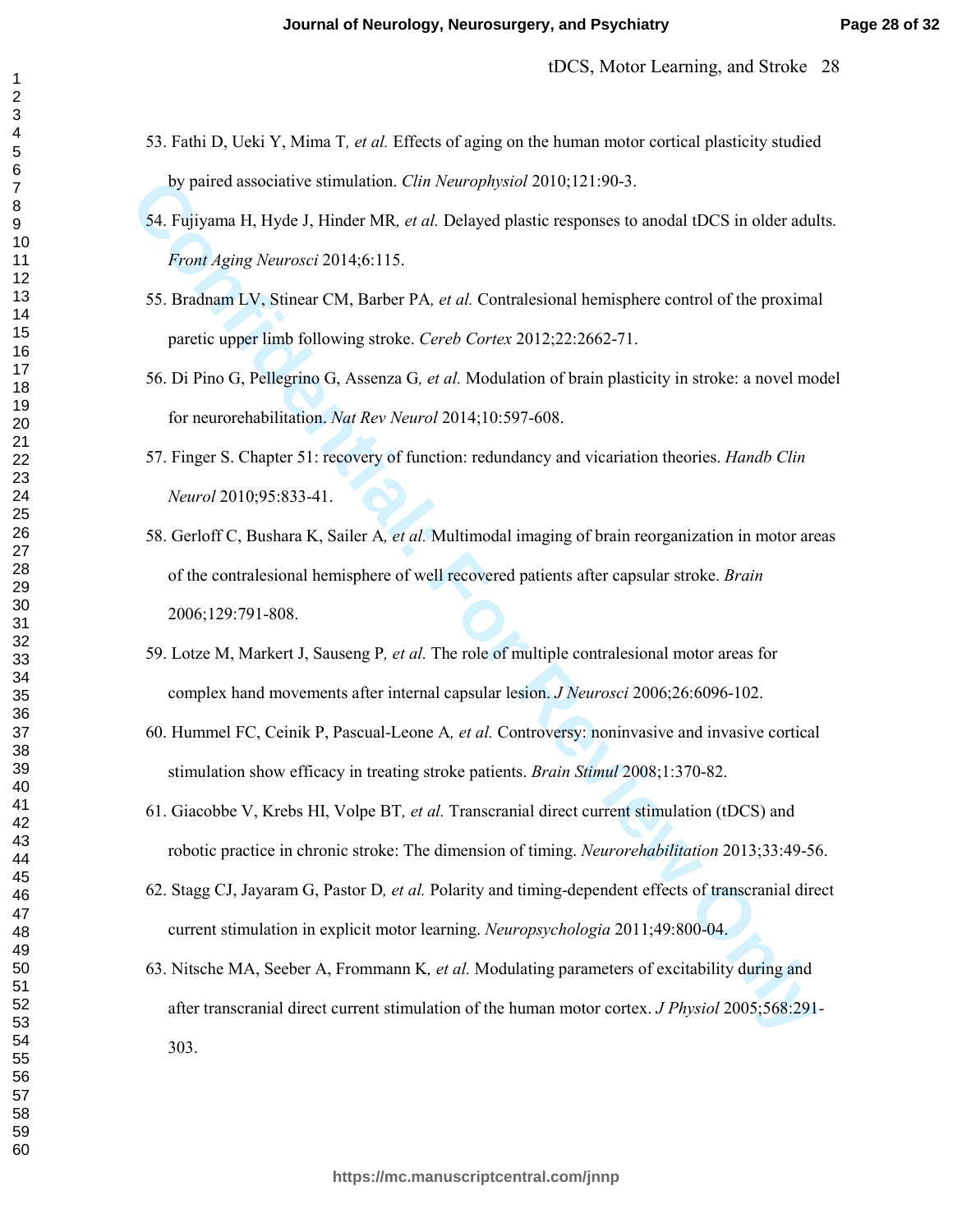- 64. Zheng X, Alsop DC, Schlaug G. Effects of transcranial direct current stimulation (tDCS) on human regional cerebral blood flow. *Neuroimage* 2011;58:26-33.
- human regional cerebral blood flow. *Neuroinnage* 2011:58:26-33.<br>
65. I ang N, Siehner FIR, Ward NS, *et al.* How does transcensive IDC stimulation of the primary<br>
motor cortex alter regional neuronal activity in the human 65. Lang N, Siebner HR, Ward NS*, et al.* How does transcranial DC stimulation of the primary motor cortex alter regional neuronal activity in the human brain? *Eur J Neurosci* 2005;22:495- 504.
	- 66. Stagg CJ, Best JG, Stephenson MC*, et al.* Polarity-sensitive modulation of cortical neurotransmitters by transcranial stimulation. *J Neurosci* 2009;29:5202-6.
	- 67. Stagg CJ, Johansen-Berg H. Studying the effects of transcranial direct-current stimulation in stroke recovery using magnetic resonance imaging. *Front Hum Neurosci* 2013;7:857.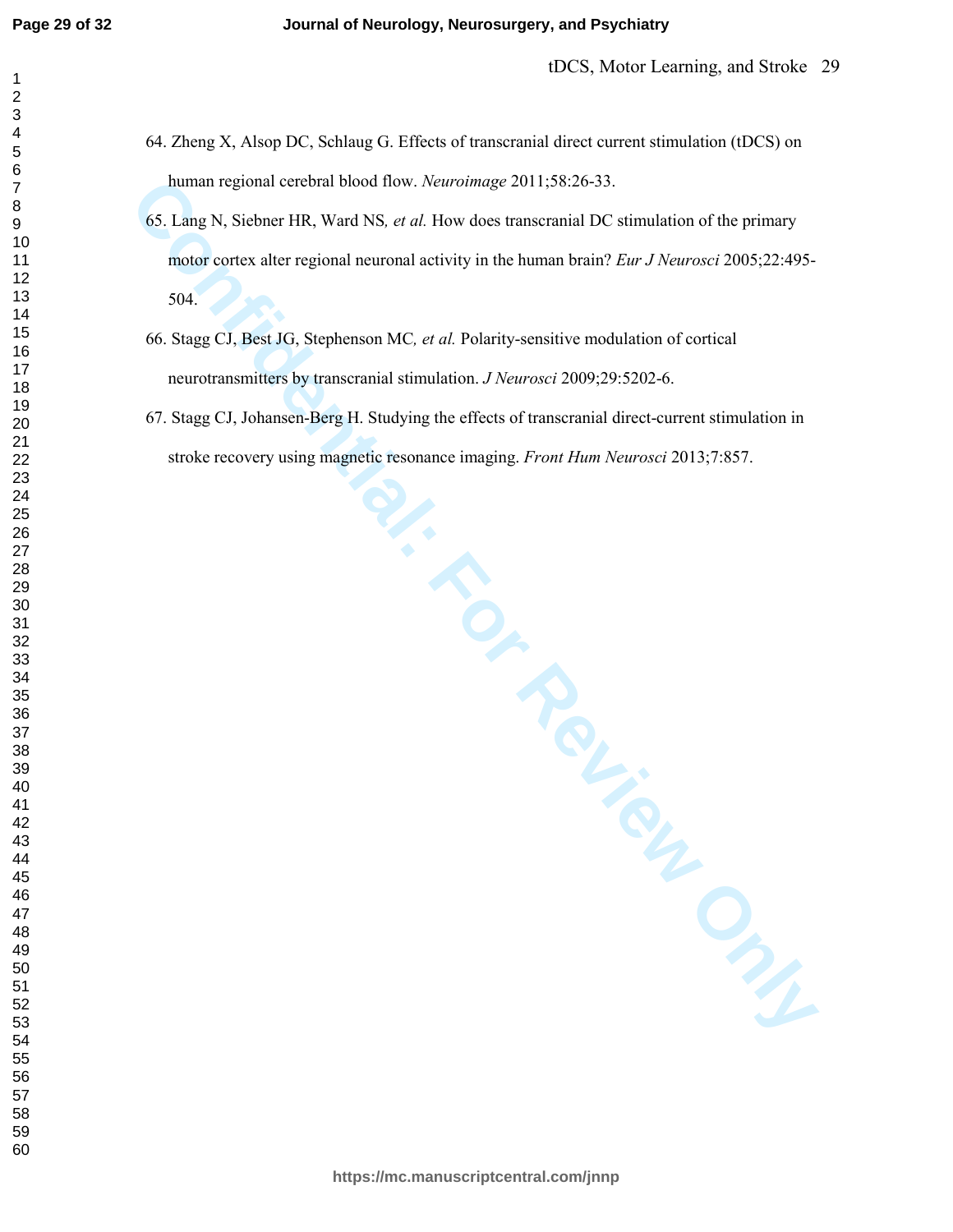## **Figure Captions**

## **Figure 1. Meta-analysis forest plot of the effects of tDCS on motor learning post stroke.**

Data derived from a random effects model. Each line and tick mark represents an individual effect size. The red circle indicates an overall effect size  $(0.61)$ . Note: black = chronic; blue = sub-acute; white  $=$  acute.

# **Figure 2. Funnel plot of the comparisons for random effects model.** The x-axis represents the standardized mean difference and the y-axis indicates the standard error associated with each comparison. The white diamond indicates overall effect size with our original 17 comparisons and the black diamond indicates a revised overall effect size after the trim and fill procedure.

gure 1. Meta-analysis forest plot of the effects of tDCS on motor learning post stroke.<br>
In derived from a random effects model. Each line and tick mark represents an individual<br>
lect size. The red circle indicates an over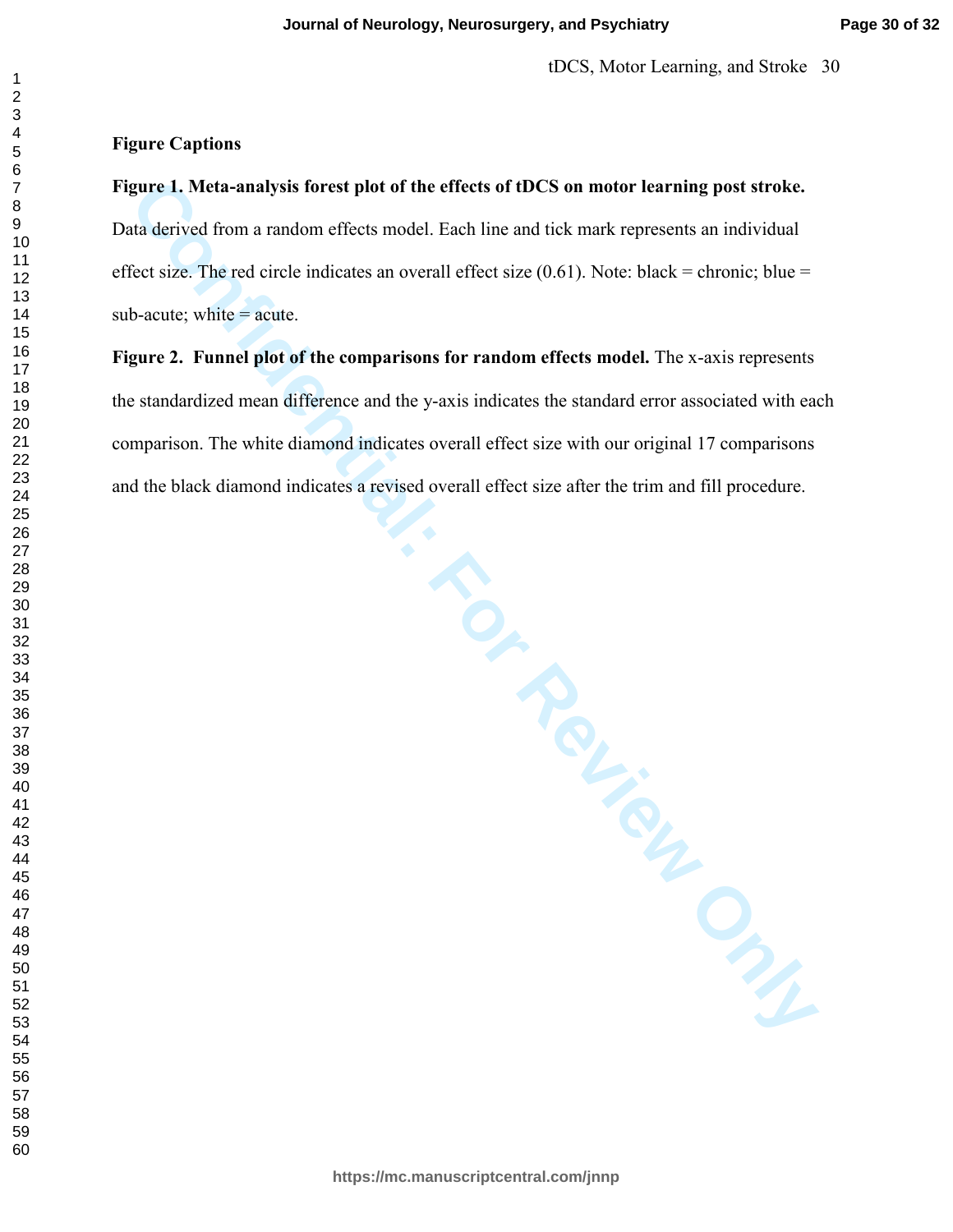

Figure 1. Meta-analysis forest plot of the effects of tDCS on motor learning post stroke. Data derived from a random effects model. Each line and tick mark represents an individual effect size. The red circle indicates an overall effect size  $(0.61)$ . Note: black = chronic; blue = sub-acute; white = acute. 48x31mm (600 x 600 DPI)

**https://mc.manuscriptcentral.com/jnnp**